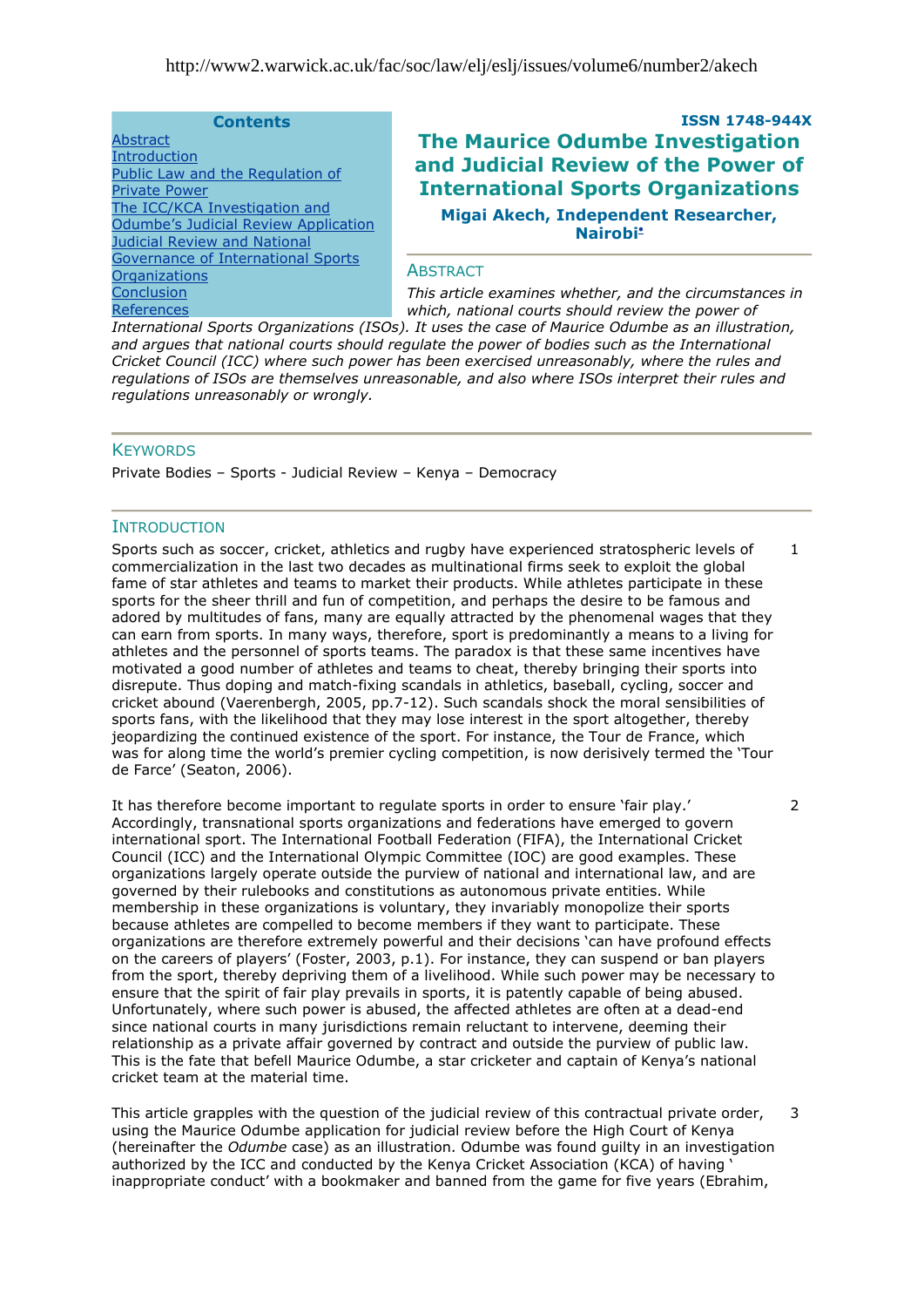2004). In an attempt to overturn this career-threatening ban, Odumbe applied for judicial review. The High Court of Kenya declined to entertain his application, reasoning that it would not issue judicial review orders against the ICC and the KCA since they are not "public bodies or persons performing public functions" and that his remedies lay in private law as this was a contractual dispute (*Republic v. Kenya Cricket Association(KCA)* (2006) eKLR).

The article argues that the High Court"s decision in the *Odumbe*case is at odds with the emerging progressive view in other common law jurisdictions, where the ability of private bodies to wield power that can significantly impact upon the liberties and livelihoods of individuals has been recognised and regulated. The dispositive consideration for the courts of law should not be whether power is public but that, irrespective of its source, it is capable of adversely affecting the rights of individuals. And if it is capable of doing so then it ought to be subject to the democratic requirement of considerate decision-making. Further, the paper argues that such an obligation of considerate decision-making ought to be imposed on international sports organizations given the absence of national or international legislative frameworks for the regulation of their power. While a number of these organizations have, through self-regulation, incorporated principles of considerate decision-making in their rules and constitutions, there remains a need for judicial review of the implementation of such principles to ensure that such rules are fair and that they are applied uniformly and fairly. In performing this role, however, national courts should carefully define the parameters of the obligation of considerate decision-making in order to prevent undue judicial intervention in sporting activities.

The following Sectionprovides the paper"s conceptual framework and examines three progressive rationales for the "publicisation" of the private sphere, by which one means the imposition of public law obligations of considerate decision-making on private bodies. First, power ought to be regulated by public law provided it is capable of adversely affecting the liberties and livelihoods of individuals. Second, much of global administration is today undertaken by private bodies, which regulate important spheres of life and there is a need for the national regulation of the power of these bodies given the absence of international regulation. This need is perhaps heightened in countries such as Kenya, which has attained international success in long-distance running and whose international image is considerably enhanced by the success of her athletes. There is thus a public interest in the democratic governance of sport. Finally, the regulation of private power can also be located in the context of the debate on the horizontal application of constitutional rights. In particular, private bodies that exercise power over significant spheres of life should be required to respect fundamental constitutional values.

The third Section of the articlecritiques the ICC/KCA tribunal's decision and the High Court's decision in *Odumbe*. It argues that the ICC/KCA tribunal"s decision and the rule of the ICC that Odumbe is alleged to have violated were unreasonable and should have been reviewed by the High Court. The fourth Section examines the role of judicial review in the governance of international sports organizations (ISOs) and seeks to map the parameters of judicial intervention. The fifth Section is a brief conclusion. 6

## PUBLIC LAW AND THE REGULATION OF PRIVATE POWER

In common law jurisdictions, the law"s relationship with power, which Oliver (1999) defines as 7 the possibility of imposing one's will upon the behaviour of other persons,' has largely been governed by the ideology of liberal theory, which establishes a dichotomy between the public sphere and the private sphere. On the one hand, liberal theory explicitly recognizes the imbalances in power between public bodies and private individuals, which is then seen to justify the imposition of "higher order duties" of fair and considerate decision-making on public bodies. Conversely, liberal theory does not sufficiently recognize power imbalances in the private domain and largely assumes that individuals are equal and are capable of resolving any instances of abuses of private power among themselves, without the need for governmental intervention.

However, globalization and privatization processes have resulted in the transfer of immense power to private entities. These entities now considerably influence the liberties and livelihoods of individuals. In the majority of such cases, these processes have resulted in the delegation of what may be termed "public functions" to private entities. Public functions refer to the core functions that are considered to be the primary responsibility of the State. And in 8

4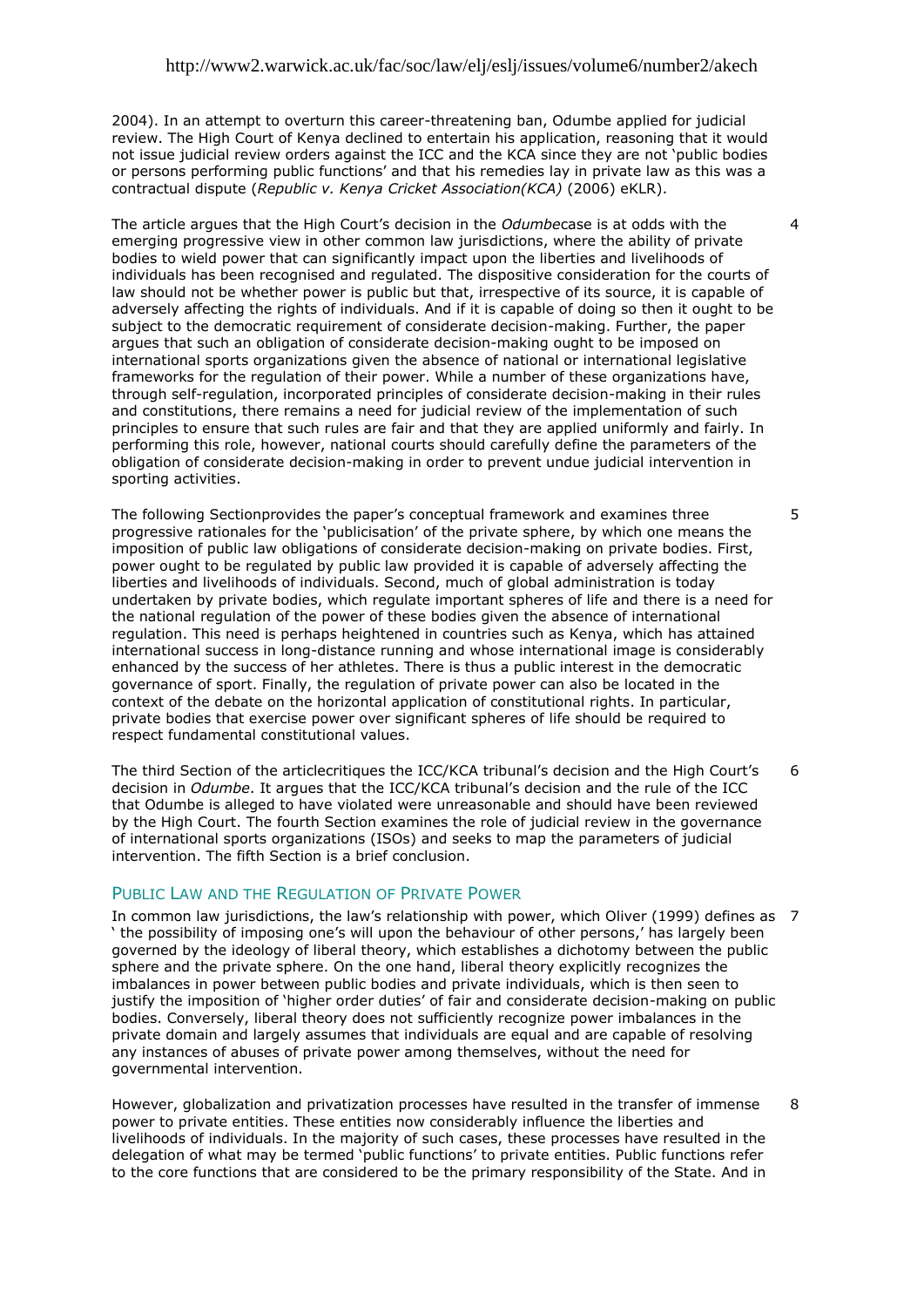other cases, while private entities may not necessarily be exercising public functions, they nevertheless wield immense powers that equally impact upon the liberties and livelihoods of individuals. The question is whether law ought to regulate the exercise of private power in both scenarios.

How, then, does law control power? Essentially, law seeks to protect individuals against the abuse or improper exercise of power, which includes actions and decisions that might interfere with their vital interests, such as their livelihoods and access to benefits (Oliver, 1999, p.2). It does so by insisting that the exercise of power should be democratic. That is, the exercise of power should be participatory and accountable. And in doing so, law promotes a number of values that Oliver (1999) argues are "widely accepted as self-evidently basic and pervasive in any democratic system." These key values – which she argues constitute moral tenets of how life in a democratic society ought to be for individuals and groups thereof – are: autonomy or freedom of action, dignity, equal respect, status and security.

The expectation is that those who wield power will take these values into account whenever they exercise their power. Furthermore, these values are more likely to be protected where the exercise of power is democratic – that is, participatory and accountable – than where it is not democratic. As Dahl (1989) has noted, while democracy may not be a sufficient condition for achieving these values, which in many ways reflect human beings' fundamental interests, it is nevertheless an essential means to their realization. In a democratic society, the law therefore ought to uphold the dignity, autonomy, respect, status and security of individuals and groups thereof against the abuse of power. These values also find expression in principles that public lawyers have come to refer to as "public law values" (Taggart, 1997). In other words, adherence to the said values is expressed in certain legal standards that the exercise of power ought to conform to. The so-called public law values can all be subsumed in the phrase 'considerate decision-making.' The idea is that a body exercising power is under a duty of considerate decision-making, which mandates legality, fairness, rationality, reasonableness, accountability, participation, and the fulfilment of legitimate expectations (Oliver, 1999, p. 81). 10

While these duties have been imposed on public or governmental bodies without much controversy in most Commonwealth countries, and increasingly on private bodies exercising public or governmental functions, the idea of imposing them on purely private bodies exercising *de facto* power remains fiercely contested (Aman, Jr, 2001, p. 1498). Nevertheless, a number of public law scholars have advocated a persuasive view that provided a body, whether public or private, wields "institutional power capable of affecting rights and interests" it ought to be subject to judicial review (Hunt, 1997, pp.32-33). According to this enlightened view, in determining whether to extend their supervisory jurisdiction to such private bodies, courts should look into factors such as the nature of interests affected by their decisions, how seriously those decisions impact on those interests, whether the affected interests have any real choice but to submit to the bodies' jurisdiction, and the nature of the context in which the bodies operate (Hunt, 1997, p.32). But the mere fact that a private body possesses institutional power "should not lead inexorably to the conclusion that all principles of a public nature should be equally applicable to such bodies (Craig, 1997, p. 211).

Accordingly, the first rationale for the judicial review of the power of private bodies such as international sports organizations is that the exercise of institutional power, whether public or private, and which affects the vital interests of individuals, should accord with the principles of good administration or considerate decision-making. According to Oliver (1999), duties of fairness and rationality in decision-making are common to both public and private law, and their existence should not "depend upon the question whether the body in question is public or private or performing public or governmental functions." This view is further supported by Sir Stephen Sedley (1999), who asserts that "the law"s chief concern about the use of power is not who is exercising it but what the power is and whom it affects.' 12

The second rationale for the " publicisation" of the private sphere is to be found in the emerging scholarship on what has been termed "global administrative law." This scholarship seeks to respond to the proliferation of international regulatory mechanisms over the last decade or so (Kingsbury, Krisch and Stewart, 2005). These mechanisms have developed out of the realisation that the "consequences of globalised interdependence" in many areas of interaction such as security, environmental protection, banking and financial regulation, and

11

13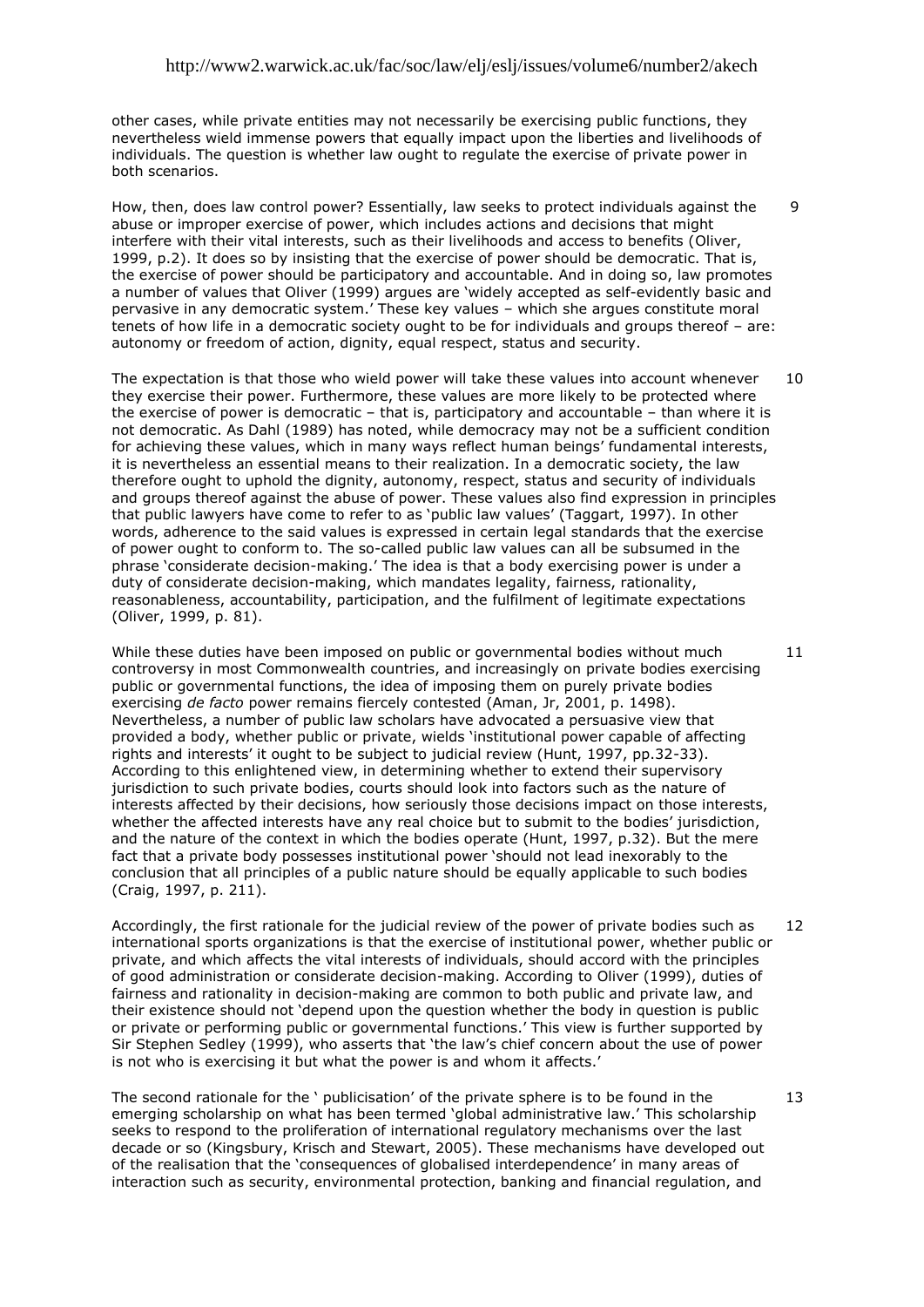labour standards "cannot be effectively addressed by separate national regulatory and administrative measures' (Kingsbury, Krisch and Stewart, 2005, p.4). This has resulted in a shift of many regulatory decisions from the national to the global level. The concern of global administrative law scholars is that this shift has created a democracy deficit, since the international regulatory mechanisms are not directly subject to control by national governments or domestic legal systems. Yet the international institutions and regimes that engage in global governance exercise immense powers and regulate vast sectors of economic and social life. Thus their decisions increasingly and directly affect individuals and firms, in many cases without any intervening role for national government action.

Alarmed that these global governance institutions and regimes enjoy too much de facto independence and discretion, global administrative law scholars have called for the recognition of a "global administrative space and the establishment of a "global administrative law,' consisting of principles, procedures and review mechanisms to govern decision-making and regulatory rulemaking by these institutions and regimes (Kingsbury, Krisch and Stewart, 2005, p. 13). 14

The regulation of global sports such as cricket and soccer should also be examined in this context. These sports are governed by international organisations that are autonomous and independent of national governments (Foster, 2003, p. 1). Indeed, these organisations claim immunity from national legal systems and international law, and instead prefer to be governed by what has been described as a *'lex sportiva'* or "global sports law," which constitutes a system of self-regulation (Foster, 2003, p.2). According to Foster (2003), global sports law is a "transnational autonomous legal order created by the private global institutions that govern international sport." It is a contractual order whose binding force comes from "agreements to submit to the authority and jurisdiction of international sporting federations" (Foster, 2003, p.2). Its principles are "created from transnational legal norms generated by the rules, and the interpretation thereof, of international sporting federations" (Foster, 2003, p.2). 15

The need to regulate such ISOs arises from the immense power that they wield over the athlete, leading Foster (2003) to remark that "*Lex sportiva* rests on a fictitious contract," (because) the power relationship between a powerful global international sporting federation, exercising monopoly over competitive opportunities in the sport, and a single athlete is so unbalanced as to suggest that the legal form of the relationship should not be contractual.'

A question arises as to how global administrative law could respond to the need to regulate transnational governance. Stewart (2005) has suggested two ways, which might be pursued at simultaneously and which might support and reinforce each other. First, a "bottom up" approach which extends "domestic administrative law to assert more effective control and review with respect to the supranational elements of domestic regulation; second, a top-down strategy which develops "a new international administrative law directly applicable to international regulatory regimes" (Stewart, 2005, p. 709-710). In the context of global sports, the bottom-up approach – which is perhaps more feasible given the likely opposition of the fiercely-independent international sports federations to submit to supranational governance – would involve national courts reviewing the decisions of bodies in deserving cases. For example, while the ' rules of the game' should as a general rule be left to self-regulation since they are constitutive of sport, national courts should arguably be free to review all other decisions such as those governing the conduct of athletes off the field of play (Foster, 2003, p. 16). 17

A final rationale for the publicisation of the private sphere is to be found in the need for the horizontal application of constitutional values, especially where private bodies control significant spheres of life. The orthodox view, which owes its existence to liberal theory, is that constitutional rights impose constitutional duties only on government and not on private actors. According to liberal theory, it is desirable to maintain "a public-private division in the scope of constitutional rights, leaving the private sphere free from constitutional regulation'. This limitation of "the scope of constitutional rights to the public sphere enhances the autonomy of citizens, preserving a heterogeneous private sphere free from the uniform and compulsory regime constructed by constitutional norms" (Gardbaum, 2003, pp. 394-395). 18

How, then, should constitutional law respond to the emergence of private power that is fuelled by the processes of globalisation and privatisation? The orthodox view is arguably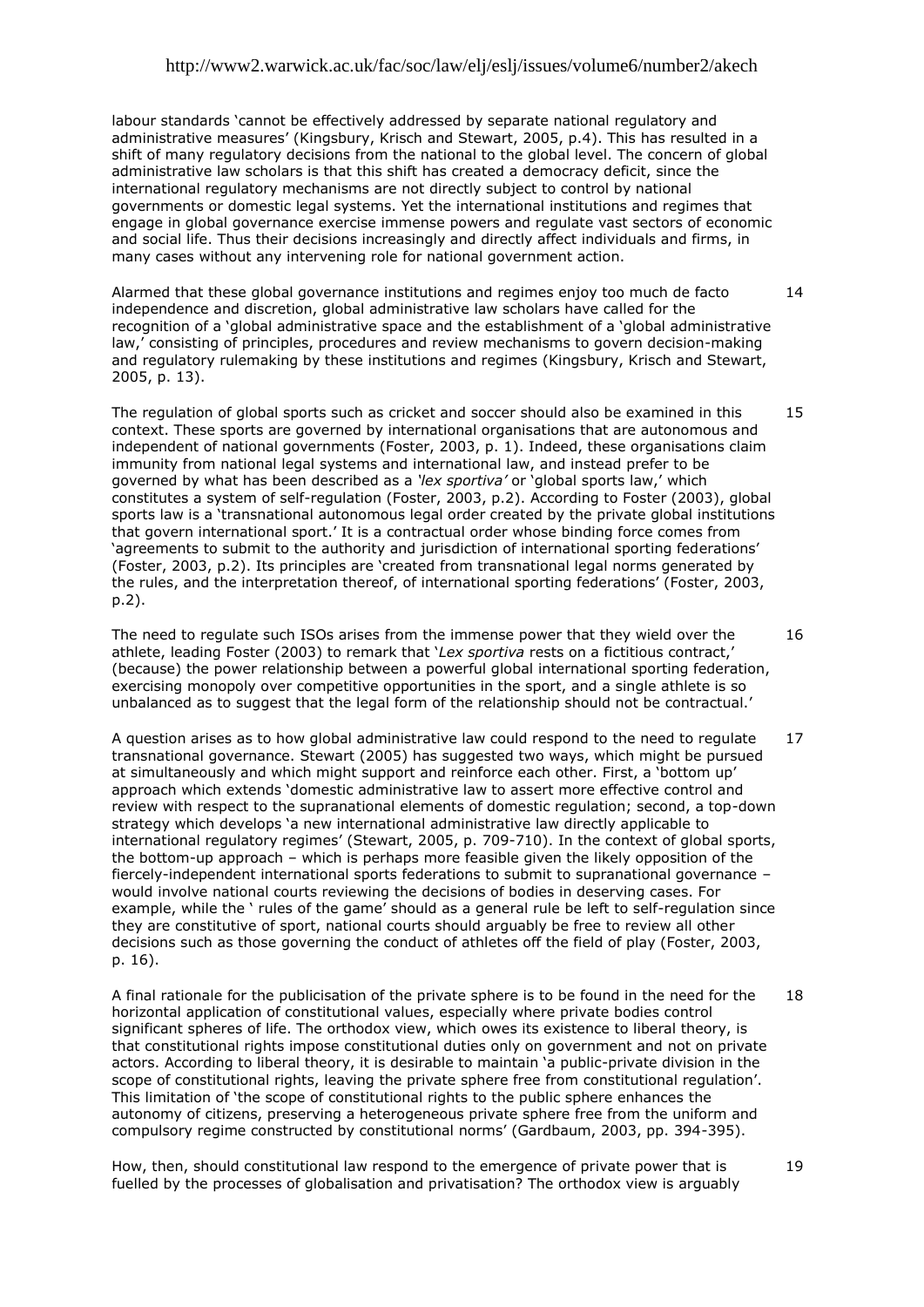inadequate in today"s world given that much power is now wielded by private as opposed to public bodies. Fortunately, a horizontal approach to constitutional rights is emerging, according to which "constitutional rights and values may be threatened by extremely powerful private actors and institutions as well as governmental ones (Gardbaum, 2003, p. 395). The horizontal approach criticizes the vertical approach for " automatically (privileging) the autonomy and privacy of such citizen-threateners (sic) over that of their victims" (Gardbaum, 2003, p. 395).

While the emergence of the horizontal approach to constitutional rights and values is encouraging, it should be noted that the few countries that have considered it have been reluctant to apply it directly. That is, cases of "direct horizontal effect" as opposed to "indirect horizontal effect" are rare. In the former case, courts govern the conduct of private actors by imposing constitutional obligations directly on them. In the latter case, they typically subject private laws to constitutional rights and require private actors to adhere to such laws. In other words, constitutional rights govern the private laws that structure the legal relations of individuals. (Gardbaum, 2006, p. 764).

Ireland provides an interesting exception to this trend. The Irish Supreme Court has interpreted the Irish Constitution as imposing 'a positive obligation on all state actors, including the courts, to protect and enforce the rights of individuals". Further, it has interpreted this obligation "to require the courts to permit an individual to invoke the constitution directly as a source of a claim against another individual". In doing so, it has given direct horizontal effect to the freedom of association, the freedom from sex discrimination, the right to earn a livelihood, and the right to due process (Gardbaum, 2003, pp. 396-397). In the process, it has enhanced the protection of human rights in the private sphere. In this regard, it is worth quoting the dictum of Budd J in the case of *Educational Company of Ireland Ltd v Fitzpatrick (No.2)*(1961) IR 345, where he stated (at 368) that:

(I)f one citizen has a right under the Constitution there exists a correlative duty on the part of 22 other citizens to respect that right and not to interfere with it. To say otherwise would be tantamount to saying that a citizen can set the Constitution at naught and that a right solemnly given by our fundamental law is valueless.

The Irish approach makes much sense in a world that is characterised by power imbalances that are increasingly being exacerbated by the processes of globalisation and privatization. The autonomy of the powerless should be a concern for public law just as much as that of the powerful. Indeed, even the jurisdictions that are reluctant to apply constitutional rights horizontally and directly will not countenance the perpetuation of morally reprehensible conduct, such as racial bigotry, that derail the quest for the attainment of fundamental constitutional values such as equality or equal treatment.  $23$ 

Constitutional values express the way that a society proposes to govern itself. It makes little sense for a constitution to outlaw discrimination in the public domain while it countenances such reprehensible conduct in the private domain, especially where one private actor wields considerable power over another. Furthermore, the orthodox vertical effect approach was promulgated at a time when the State was the only perceptible danger to private autonomy. Today, much power is wielded by private actors. In fact, the State has ceded much of its powers to private actors. In these circumstances, the horizontal application of constitutional values should be encouraged where power imbalances allow some private actors to deprive others of their liberties and livelihoods.  $24$ 

In the sporting context, the horizontal approach to constitutional rights would be useful in the 25 vindication of the rights of athletes to a livelihood and due process or considerate decisionmaking. Both of these rights can be based on the protection of fundamental rights and freedoms that many constitutions grant individuals. Thus an athlete denied the right to earn a livelihood can base her constitutional claim on the right to life. Again, an athlete denied due process can base her constitutional claim on the right to the protection of the law. Such a claim would be considerably easier to prosecute where, as in South Africa, the constitution protects social and economic rights and recognizes a right to "administrative justice (Asimow, 1997).

Taken together, the three rationales discussed above make a compelling case for the " publicisation" of the private sphere. They all recognize that, irrespective of its source, power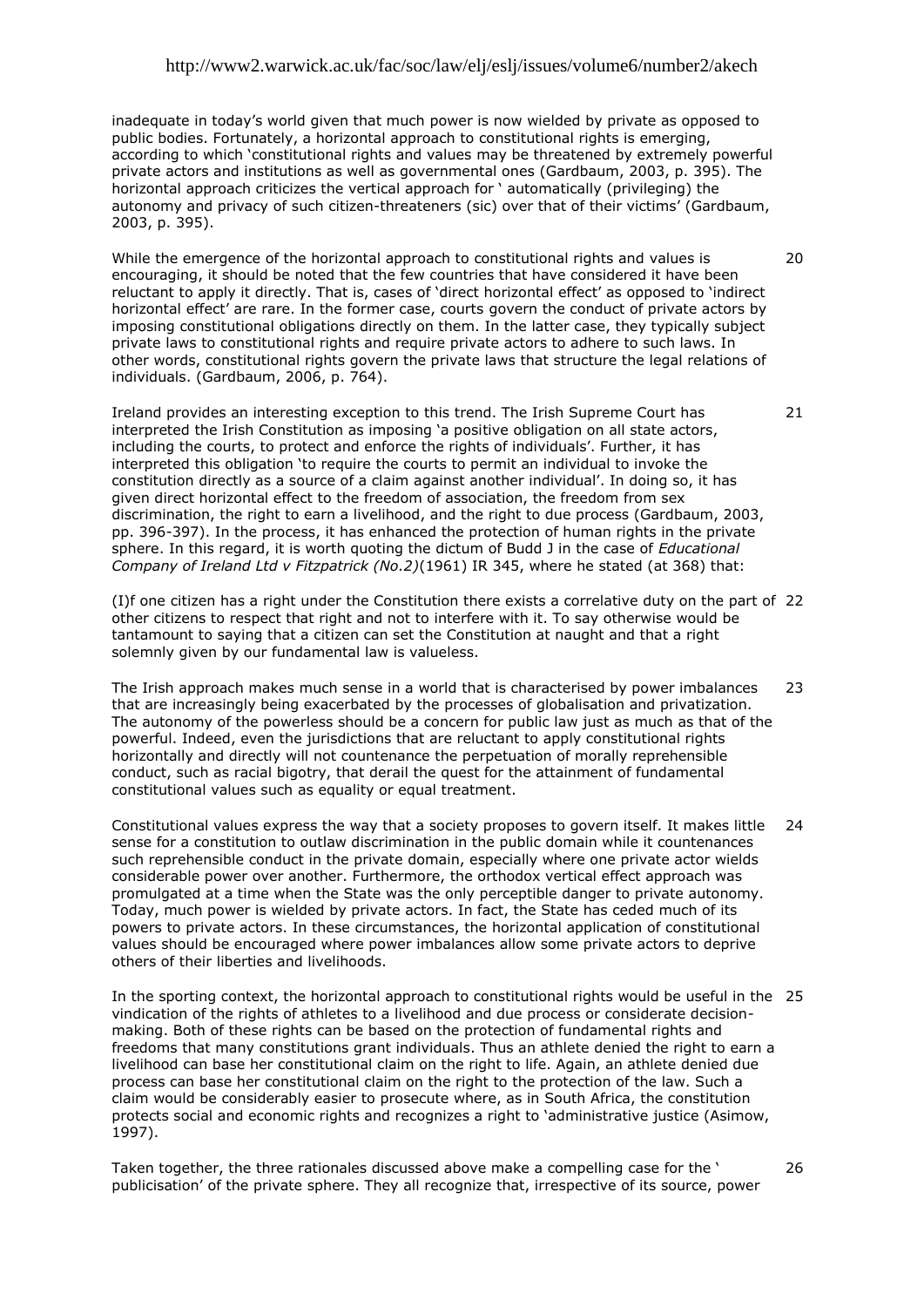ought to be regulated by public law provided it is capable of affecting the liberties and livelihoods of individuals. Further, they all appreciate that we live in an age where much significant private power is wielded and exercised by private actors, thanks to the processes of globalization and privatization. This development demands a re-conceptualization of the tools of public law if it is to perform its task of regulating power to preserve the liberties and livelihoods of individuals.The *Odumbe*case provides a good illustration of why public law should no longer stand aside as powerful international organizations threaten the liberties and livelihoods of individuals.

#### THE ICC/KCA INVESTIGATION AND ODUMBE"S JUDICIAL REVIEW APPLICATION

#### **The ICC/KCA Investigation**

The *Odumbe*case should be examined in the context of the ICC"s endeavors to repair the image of the sport of cricket after Hansie Cronje, a former captain of the South African team, confessed to charges of bribery and match-fixing (Prabhakara, 2000). The ICC"s attitude thereafter seems to be that of zero-tolerance for even the slightest evidence of improper conduct, for players charged with improper conduct or match-fixing are held to be strictly liable for their actions, as the Odumbe Investigation illustrates. 27

Subsequent to an investigation by the ICC"s Anti-Corruption and Security Unit and a recommendation by its Code of Conduct Commission, the ICC required the KCA to assist it in conducting an investigation into the allegations that Maurice Odumbe had inappropriate conduct with a bookmaker and influenced the results of matches in violation of the ICC Code of Conduct for Players and Team Officials. Throughout the saga, the KCA followed the instructions of the ICC (Daily Nation, March 13, 2004). It is the ICC that is responsible for the governance of the sport and its members such as the KCA are basically required to implement its decisions. Players such as Odumbe are only permitted to participate in the sport after signing a contract with the national body. By signing this contract, the players agree to abide by the rules and regulations of the ICC. Accordingly, the ICC has a monopoly over international cricket and it thus wields immense power over players and the national affiliates.

The ICC appointed a former judge of the Zimbabwean Supreme Court, Justice Ahmed Ebrahim, to conduct the investigation. It is noteworthy that Odumbe was not happy with this appointment since Justice Ebrahim had sent him off during a tournament in South Africa in 2001 in which the latter was the match umpire (East African Standard, May 18, 2004). But it is not clear how the ICC handles allegations of bias levelled against investigators. Procedural fairness entitles an accused person to a fair unbiased hearing. However, the question of bias was not raised in the Odumbe Investigation.

The charge against Odumbe was that he had acted contrary to paragraph C 4 (ix) of the ICC Code of Conduct, which makes it an offence for players and team officials to receive "any money, benefit or other reward (whether financial or otherwise) which could bring him or the game of cricket into disrepute." The penalty for such conduct is a ban for a minimum period of two years and a maximum ban for life; a fine may also be imposed. The particulars of the charge against Odumbe were that he had associated with a known Indian bookmaker, one Jagdish Sodha and accepted the provision of hotel accommodation and received various sums of money from him. In addition, he was charged with admitting to his former wife and former girlfriends that he had received money from Jagdish Sodha and admitting to receiving money to fix a match in Zimbabwe (Ebrahim, 2004, p.2). 30

The only case against Odumbe seems to be that he associated with Jagdish Sodha, a known bookmaker. Justice Ebrahim"s report does not countenance any possibility, however remote, that this association could have been innocent. According to this report, Odumbe associated with Jagdish Sodha, who paid for his hotel accommodation on various occasions and gave him various sums of money. For associating with an alleged bookmaker, the ICC is saying that Odumbe must be held strictly liable for violating the ICC Code of Conduct. Much of the evidence adduced by the prosecution to demonstrate that Jagdish Sodha is a bookmaker was arguably circumstantial. Justice Ebrahim seems to have based his conclusion that Jagdish Sodha could only be a bookmaker on the evidence of one Niranjan Virk, an employee of the ICC"s Anti-Corruption and Security Unit (Report by Mr Justice Ahmed Ebrahim in the Enquiry Relating to Maurice Odumbe, 2004, pp. 15-16). Mr. Virk testified that while he was employed by the Special Crimes Division of the Indian Police force, he had interrogated Jagdish Sodha who confessed to him that he was a bookmaker. It is interesting that no evidence was 31

28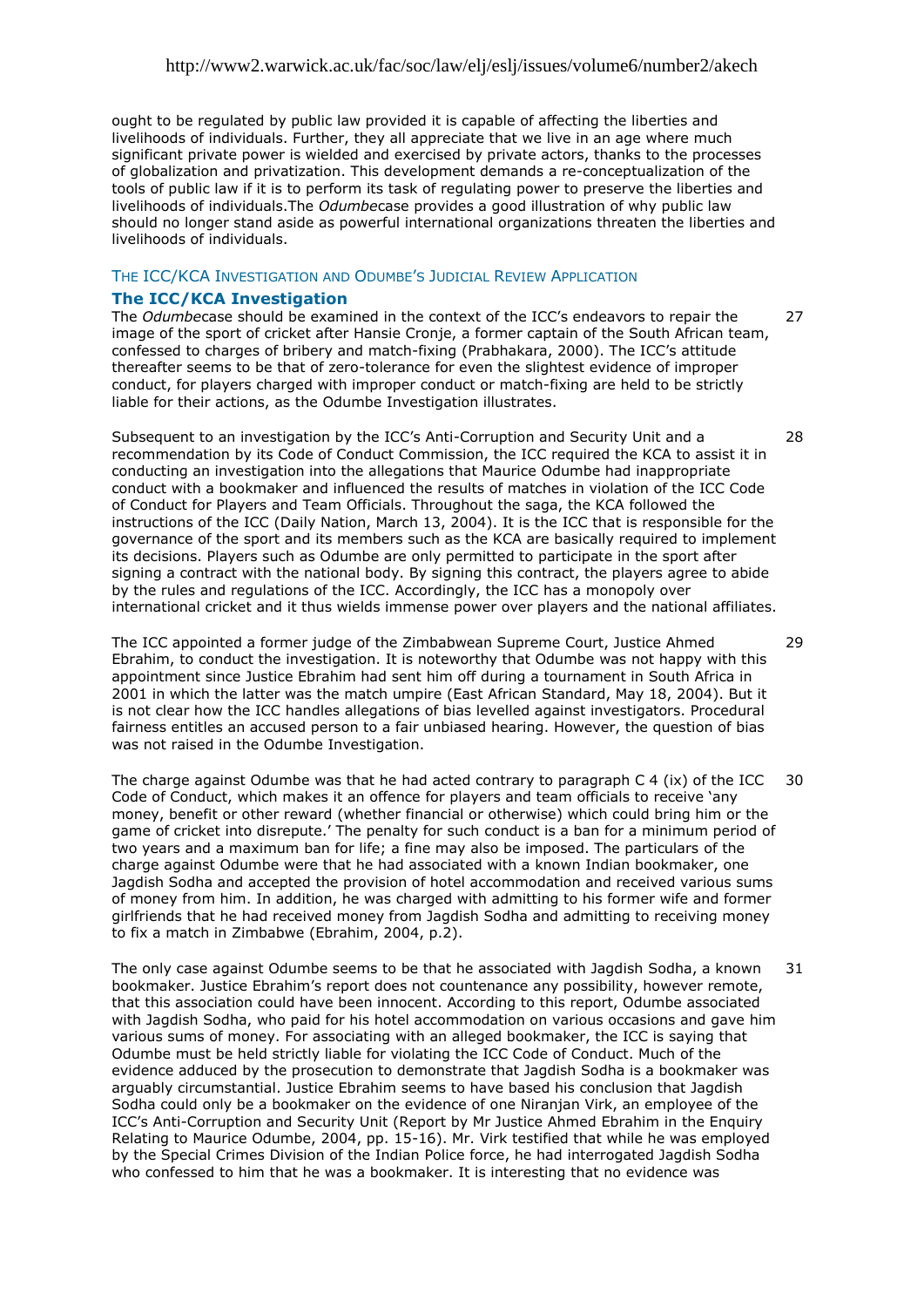adduced to show that Jagdish Sodha had ever been found guilty of bookmaking, which is a criminal offence in India. Yet Justice Ebrahim was quick to conclude that "The evidence established beyond doubt that Jagdish Sodha was or is a bookmaker" (Ebrahim, 2004, p. 26).

Justice Ebrahim seems to have been saying that because Odumbe associated with a person whom other people consider to be a bad man in cricket circles, Odumbe must be guilty of violating the ICC"s strict Code of Conduct. In the estimation of Justice Ebrahim, it suffices that 'there was substantial contact between Jagdish Sodha and Mr Odumbe' (Ebrahim, 2004, p. 23). 32

Apart from the evidence that he associated with Jagdish Sodha, there was no evidence to show that this association could only have been for the purpose of fixing matches or otherwise influencing the outcome of cricket matches. For example, one of Odumbe"s former girlfriends testified that Odumbe told her he was going to Zimbabwe to make US\$5000 for match-fixing (Ebrahim, 2004, p. 17). It is not apparent from the evidence which matches in Zimbabwe Odumbe sought to influence. In his analysis of the evidence of this particular witness, Justice observes that "I am well aware that Mr. Odumbe does not face the charge of 'match-fixing,' but one cannot ignore the fact that he involved himself in discussing 'matchfixing' and did so with approval (Ebrahim, 2004, p. 18). Odumbe's offence, then, is discussing match-fixing with his former girlfriend. It is as if cricket players must be so morally upright as not to even think about, let alone discuss, match-fixing; and to do so with approval is, in the view of Justice Ebrahim, an offence of the highest magnitude. 33

Further, the prosecution did not adduce any evidence to show that Odumbe had corrupted any of his team mates. Cricket is a team sport, and it is considerably difficult to influence the outcome of matches without the collusion of one's team mates. Yet Justice Ebrahim was quick to dismiss the evidence of Steve Tikolo, who succeeded Odumbe as the captain of the Kenyan cricket team, as self-serving. Mr. Tikolo had testified that he had questioned every member of the team, who confirmed that Odumbe had "not approached them or asked them to perform any improper or corrupt act in or with regard to any cricket match (Ebrahim, 2004, p.25). Justice Ebrahim"s retort was that "one would hardly expect any members of the present Kenyan cricket team to state that they were approached or were in any way involved in nefarious activities" (Ebrahim, 2004, p. 25). It appears that the honourable judge had formed an opinion on how Odumbe's teammates would testify even before he heard them. 34

Justice Ebrahim concluded that the evidence against Odumbe was "overwhelming" and that the allegations against him had been proved "beyond reasonable doubt" (Ebrahim, 2004, p. 30). In his view, Odumbe"s conduct was " outrageously reprehensible" (Ebrahim, 2004, p. 31). Accordingly, he imposed a five-year ban on Odumbe. In his concluding remarks, Justice Ebrahim seems to express the view that cricket players must all adhere to an-almost pious lifestyle and that the game of cricket cannot countenance individuals who espouse a different lifestyle. Here is what Justice Ebrahim had to say: 35

Far from shouldering this responsibility (as captain of the Kenyan cricket team and also one of its most senior and highly respected players), Mr Odumbe has shown himself to be dishonest and devious in his behaviour in relation to the game of cricket. He has been callous and greedy in the way he has conducted himself. There is no suggestion that he was in desperate straits and in dire need of money because of some serious difficulty which may have befallen him. The evidence, if anything, shows him living a lifestyle of pleasure and irresponsibility. Far from taking heed of the warnings of the dire consequences which would follow such behaviour that the ICC has spread across the cricket world, through such organisations as the AC&SU, cricket referees, etcetera, Mr Odumbe chose to thumb his nose at all these warnings and continued his dishonest ways (Ebrahim, 2004 p. 31).

Clearly, Odumbe was being punished for his allegedly flamboyant lifestyle. It is doubtful whether many people would agree that Odumbe's conduct was ' outrageously reprehensible.' In addition, it is excessive and unreasonable to impose such a severe career-threatening penalty on the basis of an association with a person who has not even been established to be a bookmaker by the due process of law. Justice Ebrahim was not even willing to countenance the possibility, however remote, that Jagdish Sodha was a star-struck fan who liked to be associated with a successful cricketer, as many sports fans typically are. Indeed, the ICC Code of Conduct is arguably unreasonable since it is cast in unduly strict terms: mere association with an alleged bookmaker is sufficient for a player to be banned from cricket for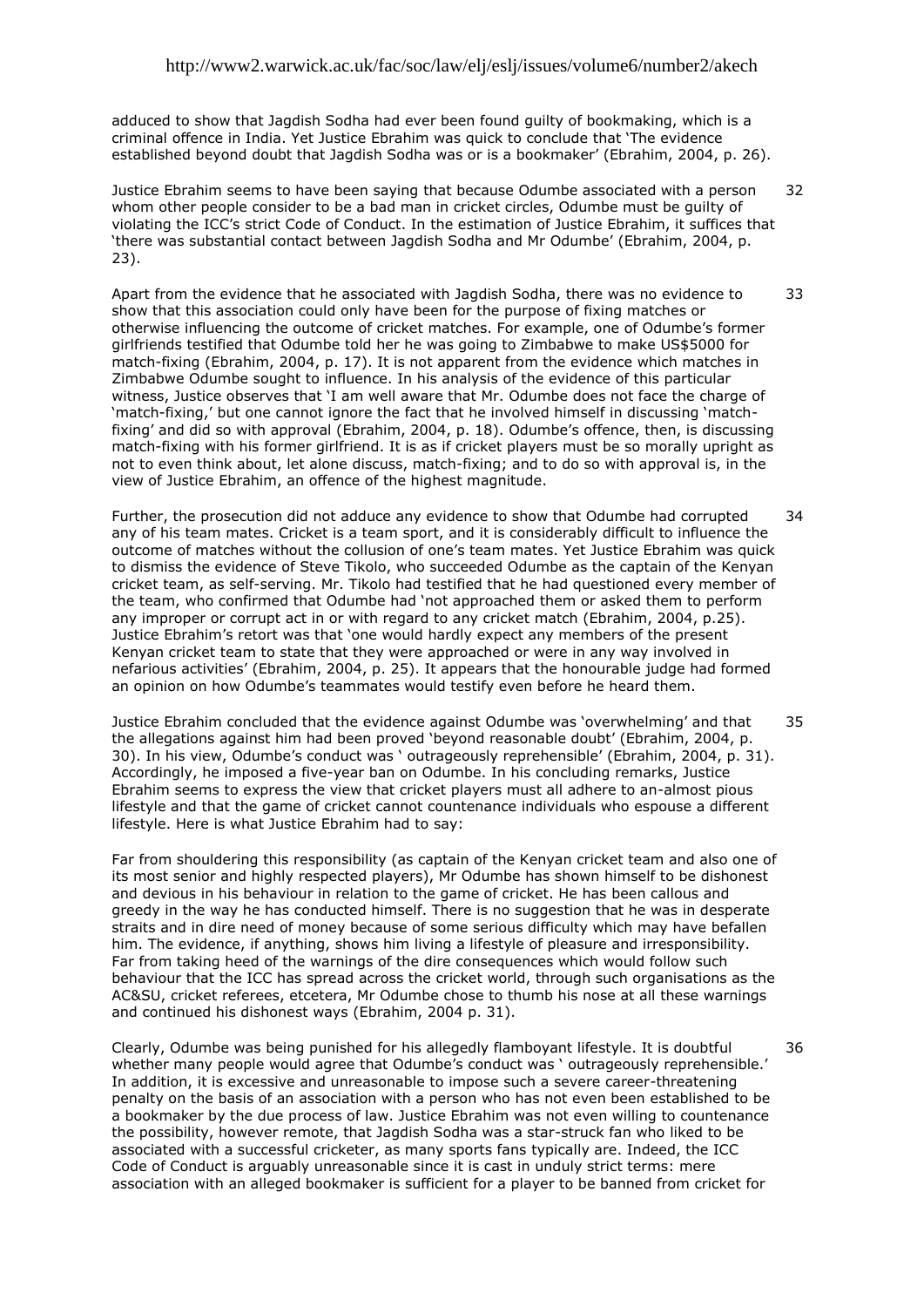life and thereby deprived of the means of a livelihood (ICC Code of Conduct, Rule C 4 (ix)).

Once the investigator has given his recommendations in proceedings of this nature, the ICC requires the national association to consider it. It is said that many associations have a history of 'standing by their own players in such difficult situations' (Berry, 2004). Unfortunately for Odumbe, the KCA basically left him to fend for himself. The KCA approved Justice Ebrahim"s sanctions. Following the rules and regulation of the ICC, Justice Ebrahim"s report was forwarded for review to the ICC Code of Conduct Commission, to determine whether the process followed was sufficient and whether the sanction imposed was appropriate. Thereafter, the recommendations of the Code of Conduct Commission were forwarded to the ICC Executive Board for ratification. The matter was brought to an end when the Executive Board gave its blessings. 37

### **The Judicial Review Application**

Dissatisfied with the outcome of the ICC/KCA Investigation, Odumbe sought judicial review of 38 Justice Ebrahim"s decision before the High Court of Kenya. In his application, Odumbe sought the order of certiorari to quash the decision of Justice Ebrahim and a subsequent decision of the ICC and KCA denying him the right to appeal against the former decision. Further, he sought the order of prohibition against the ICC and KCA to stop them from suspending him from playing cricket.

39

40

Counsel for the ICC and KCA contended that the relationship between Odumbe and the ICC/KCA was contractual and therefore not susceptible to judicial review, and that judicial review does not apply to the ICC and KCA because they are private bodies (*R v. Kenya Cricket Association*, p.3). In making these submissions, counsel relied on the English cases of *Law v National Greyhound Racing Club*(1983) All E.R. 300; *R. v. Football Association ex parte Football League*(1993) 2 All E.R. 833; and *R. v. Disciplinary Committee of the Jockey Club ex parte Agha Khan*(1993) 1 WLR 909) as authorities for the proposition that generally courts will not interfere in the affairs of clubs or domestic affairs, except where such a body is ' directly or indirectly underpinned to an organ or agency of the state or the state could interfere to create a public body to perform its functions (*R v. Kenya Cricket Association*, pp. 4 and 7). In response, Odumbe's counsel arqued that the ICC 'is an international body charged with overseeing administration of the sport of cricket worldwide and its decisions and activities impact the general public at large and that its activities are of a public nature" (*R v. Kenya Cricket Association*, p. 4). Further, he contended that the tribunal set up to investigate Odumbe was not a domestic or private entity since it exercised quasi judicial functions (*R v. Kenya Cricket Association*, p. 4). In particular, counsel for Odumbe urged the court to follow the English decision of *R. v. Panel on Takeovers & Mergers ex parte Datafin PLC & Another*(1987) All E.R. 564, which is authority for the proposition that in considering whether a body is exercising a public function, the courts should not just look at the sources of that body"s powers, but also examine the nature of such powers to determine whether they are of a public nature. And if the court finds that the powers of the body in question are public in nature, then it should entertain applications for judicial review of that body"s decisions.

As framed by Justice Wendoh, the presiding judge, the main question before the court was "whether the Kenya Cricket Association or International Cricket Council are public bodies because judicial review orders will only issue against public bodies or persons performing public functions" (*R v. Kenya Cricket Association*, p. 5). Having considered the authorities and arguments submitted by counsel, the honourable judge came to the conclusion that "the respondents herein in disciplining the applicant have not performed any duty of a public nature nor were the consequences of the performance of their duty of a public nature" (*R v. Kenya Cricket Association*, p. 7). In the opinion of the judge, *Datafin*did not therefore apply in this case since 'Cricket is a sport and depends on individual interest,' and 'the Respondent's duty to the applicant was strictly within their terms and conditions of membership of the club and did not involve the public" (*R v. Kenya Cricket Association,* p. 7). The judge also considered that the ICC and KCA are not funded by the public, and get their funding from their own activities, including tournaments, levies, competitions and sponsorships (*R v. Kenya Cricket Association*, p. 7). Following this analysis, the judge thought that the "respondent"s source of power, nature of duty and its impact do not amount to performance of public functions (*R v. Kenya Cricket Association*, p. 8).

The judge then observed that the ICC"s Guidelines on the Principles of Natural Justice are permissive and merely provide that an accused person who is dissatisfied with the decision of 41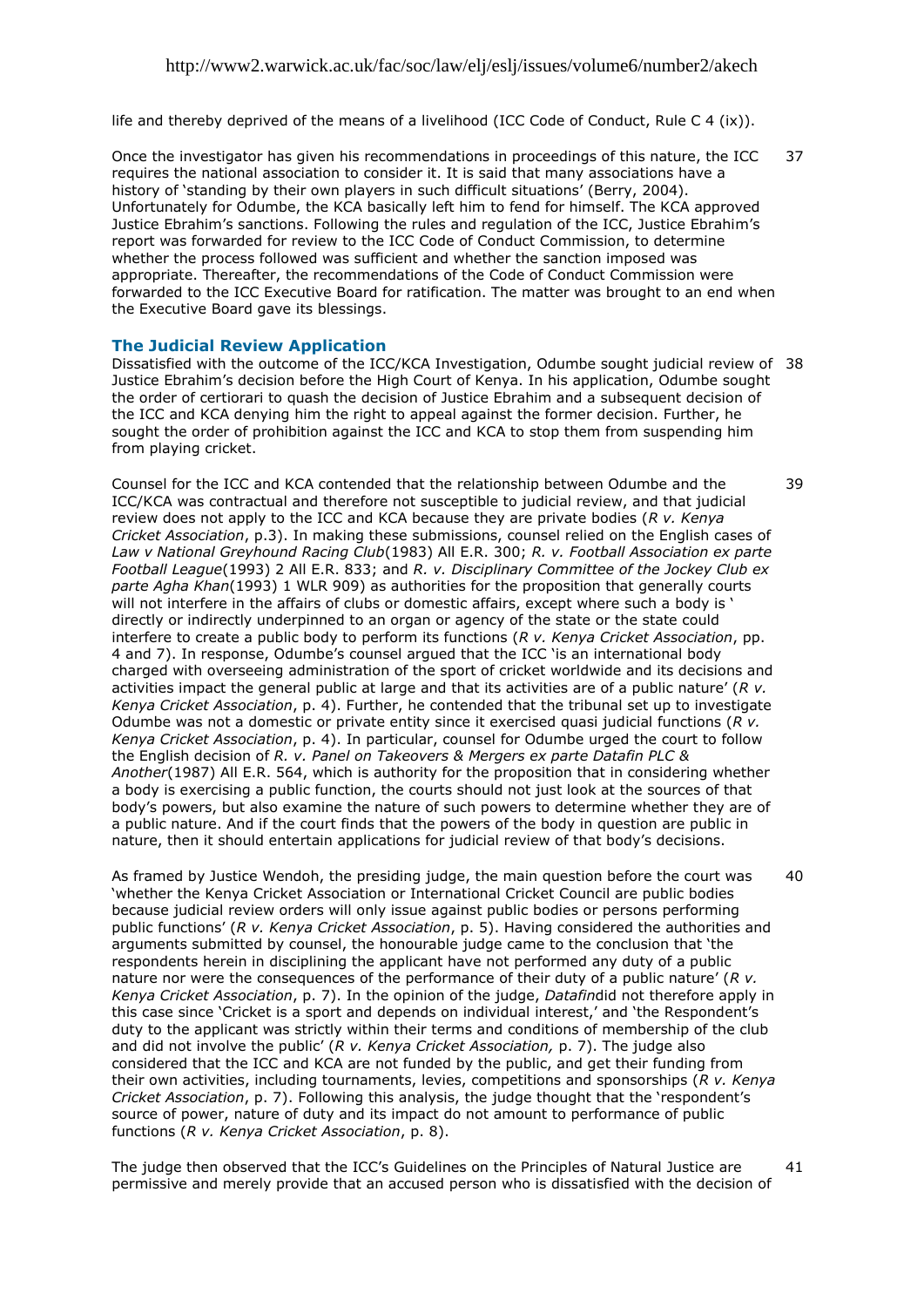a tribunal set by ICC may seek review of the hearing and decision in court (*R v. Kenya Cricket Association*, p. 8). The judge emphasized that being guidelines, as opposed to rules of the ICC Code or Articles of Association, these provisions did not give the applicant a right to judicial review (*R v. Kenya Cricket Association*, p. 8). The judge then inferred from this line of reasoning that judicial review would not be available since this was a private arbitration within the rules governing membership of the ICC and KCA (*R v. Kenya Cricket Association*, p. 8). Put another way, since the rules of the ICC Code or Articles of Association did not specifically provide for judicial review of the decisions of its tribunals, this remedy had been precluded by the applicant's contract with the ICC.

Counsel for the respondents had also contended that Odumbe had exhausted his remedies, having "invoked an alternative remedy whereby at the behest of the applicant"s counsel an official enquiry was carried out and it rendered its decision (which) was ratified by the International Cricket Council Executive Board (*R v. Kenya Cricket Association*, p. 8). The position in Kenya is that the existence of alternative remedies is not a bar to the grant of judicial review orders where the applicant seeks to enforce a public right (*David Mugo t/a Manyatta Auctioneers v. R*, .Nairobi Court of Appeal, Civil Application No. 265 of 1997). But in this case the judge decided that Odumbe had exhausted his private rights under the contract with the ICC and therefore could not apply for judicial review orders. The judge reasoned that the ICC"s "post-decision processes are meant to be checks and balances to ensure the affected parties" rights are well protected" (*R v. Kenya Cricket Association*, p. 9). 42

As we have seen, the report of an official inquiry such as the one conducted by Justice Ebrahim is typically forwarded to the ICC Code of Conduct Commission for review.Having pursued this post-decision process albeit unsuccessfully, Justice Wendoh thought that Odumbe had exhausted his rights under the contract (*R v. Kenya Cricket Association*, p. 9). Accordingly, the High Court denied Odumbe's application for judicial review on the ground that "Having submitted to the code of conduct and its rules the applicant is bound by these rules and the rules were sufficient to determine his case and it being a private right cannot be enforced under public law"(*R v. Kenya Cricket Association*, p. 9). But the judge acknowledged that even though Odumbe had no remedy in public law, he could still "seek other private law remedies" (*R v. Kenya Cricket Association*, p. 9). This is how Odumbe"s pursuit of justice ended.

With respect to Odumbe's counsel, perhaps a better line of argument would have been that although the ICC and the KCA are private bodies, they wield immense power and that in imposing a five-year ban on Odumbe they abused this power and in the process unreasonably denied Odumbe the right to a livelihood. Odumbe"s ground for seeking judicial review would therefore have been unreasonableness in the exercise of power. Further, while doing so counsel for Odumbe ought to have attacked the reasonableness of the ICC Code of Conduct. Had he done that, he would have put the right question before the court, which is whether private bodies exercising de facto power but which adversely impacts upon the livelihood of an individual are amenable to judicial review. There is sufficient case law in other common law jurisdictions to support such a view, and counsel for Odumbe should not have limited himself to a consideration of the decisions of English courts, in which "the existence of a contractual relationship will always make it difficult to establish that the body is amenable to judicial review" (de Smith, Woolf and Jowell, 1995, p. 185). Compared to other common law jurisdictions, English Courts have been unduly conservative in their approach to the judicial review of private power (Anderson, 2006, p. 173). Courts in countries such as Scotland, Northern Ireland, the United States and Australia have adopted a more progressive approach. 44

In Scotland, the decisions of sports governing bodies and individual clubs are amenable to judicial review(*St Johnstone FC v Scottish Football Association*, 1965 SLT 171; *Gunstone v Scottish Women's Amateur Athletic Association*, 1987 SLT 611; *Dundee United FC v Scottish Football Association*, 1998 SLT 1244; *Lennox v British Show Jumping Association, Scottish Branch*(1996) SLT 353). Two recent cases attest to the progressive approach taken by courts in Scotland. In *Yuill Irvine v Royal Burgess Golfing Society of Edinburgh*(2004) SCLR 386, the petitioner sought judicial review of a decision of the respondent to suspend him, challenging it on the ground that it was made contrary to the rules of natural justice. Although Lady Smith agreed with the respondents that courts should be slow to interfere with the proceedings of a golf club, she thought that there was no " recognized principle that the court should refrain from exercising the power of judicial review where the body whose decision is under attack is a sporting body (*Irvine*, p. 9-10 of transcript). In particular, Lady Smith thought that the 45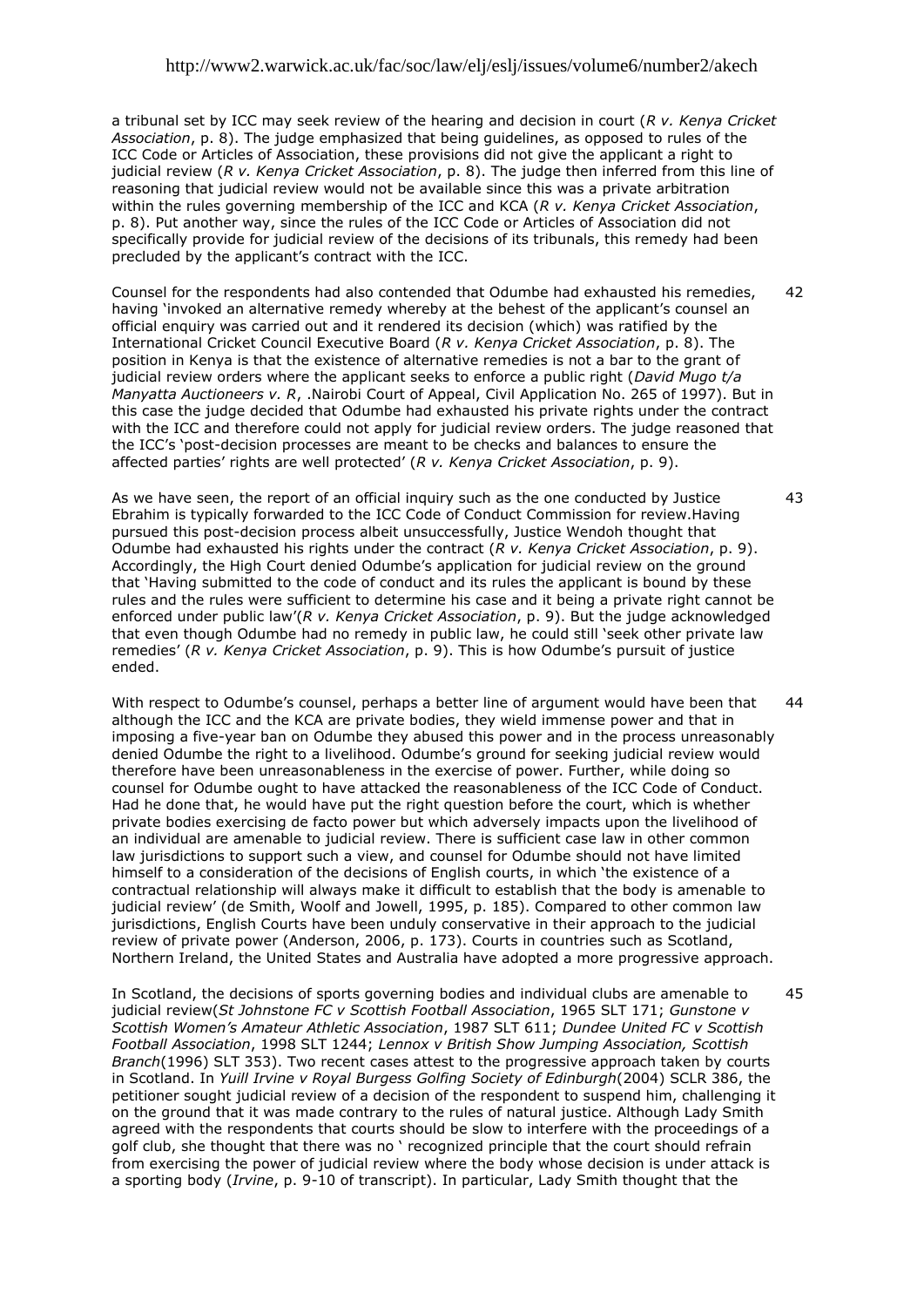petitioner had much to lose were the decision of the respondent to be allowed to stand. In her view, the petitioner would be deprived of the benefit of over half of the amount of the membership fee, which is significant (*Irvine*, p. 10 of transcript). Further, as the managing director of a public limited company that provides financial services to a number of clients who are also members of the golf club, the petitioner"s business would be adversely affected(*Irvine*, p. 10 of transcript). Accordingly, the judge appreciated that the respondent had power that was capable of adversely affecting the interests of the petitioner. Having considered these circumstances, the Court of Session held that the suspension of the petitioner was "determined upon in a manner which contravened the rules of natural justice" (*Irvine*, p. 17 of transcript).

A similar petition was sought in *Stuart Crocket v Tantallon Golf Club*(2005) CSOH 37. Although this petition was denied, Lord Reed made the important observation that unlike England, judicial review remedies are available in Scotland "in proceedings against public authorities as in proceedings against private individuals" (*Crocket*, p. 14 of transcript). Thus, irrespective of whether the body in question is public or private, the primary consideration for courts in Scotland seems to be that such a body has the power to make decisions that will affect the rights or interests of other persons (*Crocket*, p. 17 of transcript). Accordingly, even if the relationship between an individual and a club is governed by contract, the Scottish courts will not allow the club to act "contrary to law" (*Crocket*, p. 15 of transcript). For example, irrespective of what such a contract says, the club must not do "something so prejudicial to a fair and impartial investigation of the question to be decided as to amount to a denial of natural justice" (*Crocket*, p. 17 of transcript).

In Northern Ireland, the courts have held that the decisions of private societies are amenable 47 to judicial review "when the decision at issue has characteristics that import an element of public law" (Anderson, p.188). In determining whether an element of public law is present, these courts have reasoned that "a matter may be one of public law while having a specific impact on an individual in his *personal capacity*" (*Re McBride's Application* (1999) NI 299, at p. 310 per Kerr J). It is therefore conceivable that a member of a club whose interests, for instance his livelihood, have been adversely affected by a decision of his club will be granted standing by the courts in Northern Ireland to apply for judicial review.

In the United States, courts are generally reluctant to interfere with the internal decisions of sports organizations on the basis that courts of law are ill-equipped to handle conflicts involving the interpretation of the rules of such organizations(*Crouch v National Association for Stock Car Auto Racing, Inc*., 845 F. 2d 397 (sd Cir. 1988); *Koszela v. National Association of Stock Car Auto Racing, Inc*., 646 F.2d 749 (1981). Nevertheless, US courts will intervene where the applicant alleges that the organization has acted in bad faith, or has departed from its own prescribed procedures, or its actions are in total violation of its own rules and regulations (*Axel Schulz v. U.S. Boxing Association*105 F 3d 127 (3d Cir. 1997). The basis for judicial intervention in such cases is 'to protect the property and other substantial interests' of those who are subject to the rules of such organizations (*Schulz*, p. 127). The US Courts are therefore concerned that these organizations are not simply voluntary social associations, but are profit-making corporations that wield substantial economic power over the careers of athletes(*Rutledge v. Gulian,*93 .J. 113, 459 A. ed 680 (N.J. 1983)). In addition, the US courts intervene since the public  $\Diamond$  s trust and confidence in these organizations is undermined where they flout their own rules (*Schulz*, p. 135). 48

The case of *Souleymane M'baye v World Boxing Association*429 F. Supp. 2d 660 (U.S. District 49 Court) (2006) is instructive. M"baye alleged that the World Boxing Association (WBA) had breached its own rules governing the ranking of fighters and the sanctioning of bouts, to his detriment. On three occasions the WBA bypassed M"baye and sanctioned championship bouts involving fighters who were ranked much lower than M"baye. On these facts, the court held that the WBA had acted in bad faith and agreed to hear the case. In doing so, the court considered how the WBA"s actions were adversely affecting M"baye, and observed that "he is thirty-one years old, a relatively advanced age for a professional boxer. Any further delay would only hinder his opportunity for a title shot and increase the risk that he would lose a fight (and, hence, his ranking) in the interim, as he must engage in other bouts to make a living" (*M'b aye*, pp. 669-670).

The Australian courtsare perhaps the most radical in their endeavours to regulate private 50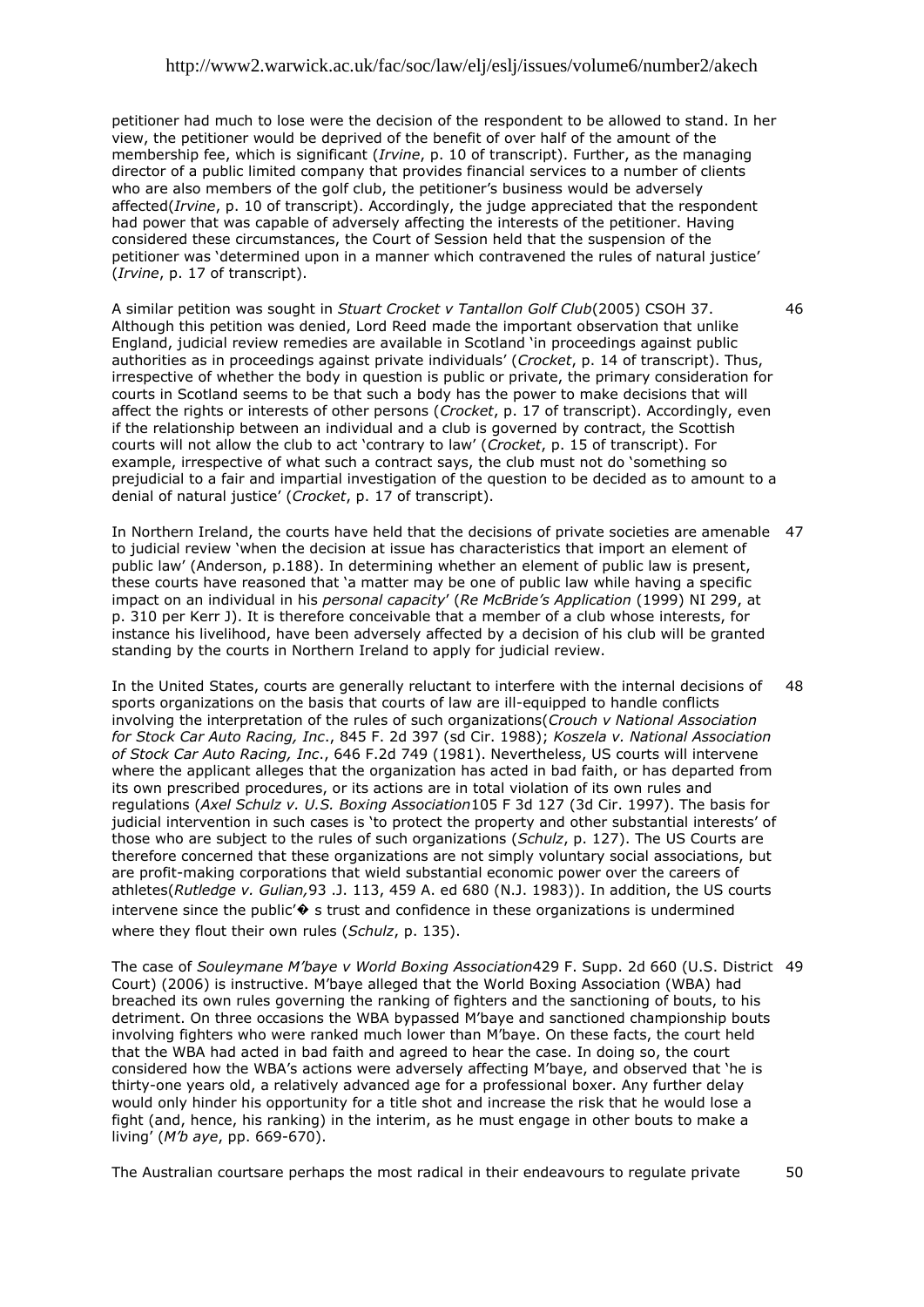power. They have adopted a policy of intervening where economic interests are affected (Anderson, p. 186). Thus in *Forbes v NSW Trotting Club Limited* (1979) 143 CLR 242, the High Court of Australia held that the decision of the defendant was amenable to judicial review since its function was to control a "public activity." The applicant in this case was a professional gambler. Further, whereas Australian courts will defer to "the decision-making competences of sporting or social clubs," they will intervene in "compelling circumstances of unfairness (Anderson, p. 186).

In the sporting context, the Australian courts will grant standing to disgruntled athletes who have been disciplined by the bodies governing their sports in four circumstances: where the body has breached an express rule; or where the body has applied un unfair rule; or where the body has breached the implied obligation to act fairly; or where the body has acted unreasonably or disproportionately (Duthie, 2003). 51

But even in England there have been exceptions. Had he dug deep enough, counsel for Odumbe would have come across the old English case of *Lee v. Showmen's Guild of Great Britain*(1952) 1 All E.R. 1175. In *Lee*, the plaintiff sought judicial review of the decisions of a domestic tribunal, the committee of the Showmen"s Guild, for being ultra vires and void. The question before the court was the extent to which the courts will examine the decisions of domestic tribunals on points of law. The English Court of Appeal held that it "had jurisdiction to examine any decision of the committee which involved a question of law, *including one of the interpretation of the rules*" (*Lee*, p. 1175). The basis for this decision was that domestic tribunals such as the Showmen"s Guild "wield powers as great, if not greater, than any exercised by the courts of law" (*Lee*, p. 1181 per Lord Denning). Lord Justice Denning, who was evidently well ahead of his time, observed that such power "can deprive a man of his livelihood" (*Lee*, p. 1181). And while the relationship between domestic bodies and their members are in theory based on contract, Lord Denning questioned the fairness of such contracts, observing that "The man is supposed to have contracted to give them these great powers, but in practice he has no choice in the matter. If he is to engage in the trade, he has to submit to the rules promulgated by the committee" (*Lee*, p. 1181). *Lee*is also a useful authority on the scope of judicial review in such cases since the court was here stating that it had the authority to review the interpretation given by the Showmen's Guild to its own rules. Outside England, *Lee*has constituted a significant authority for courts to interfere with the internal decisions of domestic tribunals in the recent past (*Gary Hunt v. Selwyn Persad & Others*, High Court of Justice CV 1538-2006, Trinidad & Tobago). In Canada, *Lee*"precipitated a radical change' in the courts' approach of non-interference in the affairs of private tribunals (Findley and Corbett, 2002, p. 110). The case "is viewed as a starting point when considering the legal context for decision-making within sport organizations" (Findley and Corbett, p.110).

In Scotland, *Lee*was relied on in the case of *Ian Wiles & Others v Bothwell Castle Golf Club*(2005) CSOH 108, where the respondent had expelled the petitioners from the golf club. The petitioners asked the court to quash the respondent's decision on the grounds that it 'was unreasonable, was arrived at upon inclusion of irrelevant considerations and in a manner that was procedurally unfair and contrary to the rules of natural justice" (*Wiles*, p. 5 of transcript). In essence, the petitioners were asking the court to interpret the rules of the golf club. The court did not disappoint them, asserting that whether or not the petitioners were in breach of the rules of the golf club was a "matter ultimately for the court" (*Wiles*, p. 11 of transcript). After examining the rules which the applicants were alleged to have breached, the court found that the conduct and acts of the petitioners that formed the basis of the respondent"s decision were not 'susceptible to the disciplinary jurisdiction' of the respondent's committee on disciplinary matters (*Wiles*, p. 12 of transcript). In doing so, the court observed that the fact that many members of the club "will have shaped their social, sporting and (possibly) business lives around membership… is not lightly to be taken away" (*Wiles*, p. 11 of transcript). Further, the court thought that "It would be unlikely that members would readily agree that there should be no limit on the power of the Committee to expel or suspend from membership" (*Wiles*, p. 11 of transcript).

These cases should have helped counsel for Odumbe to dispense with the threshold question of whether the High Court of Kenya should have entertained his application for judicial review.Having done that, counsel would still have faced a considerable task in his substantive application. In my estimation, the ICC/KCA decision might have been challenged successfully on grounds of unreasonableness: not only the ICC Code of Conduct but also the manner of its 54

53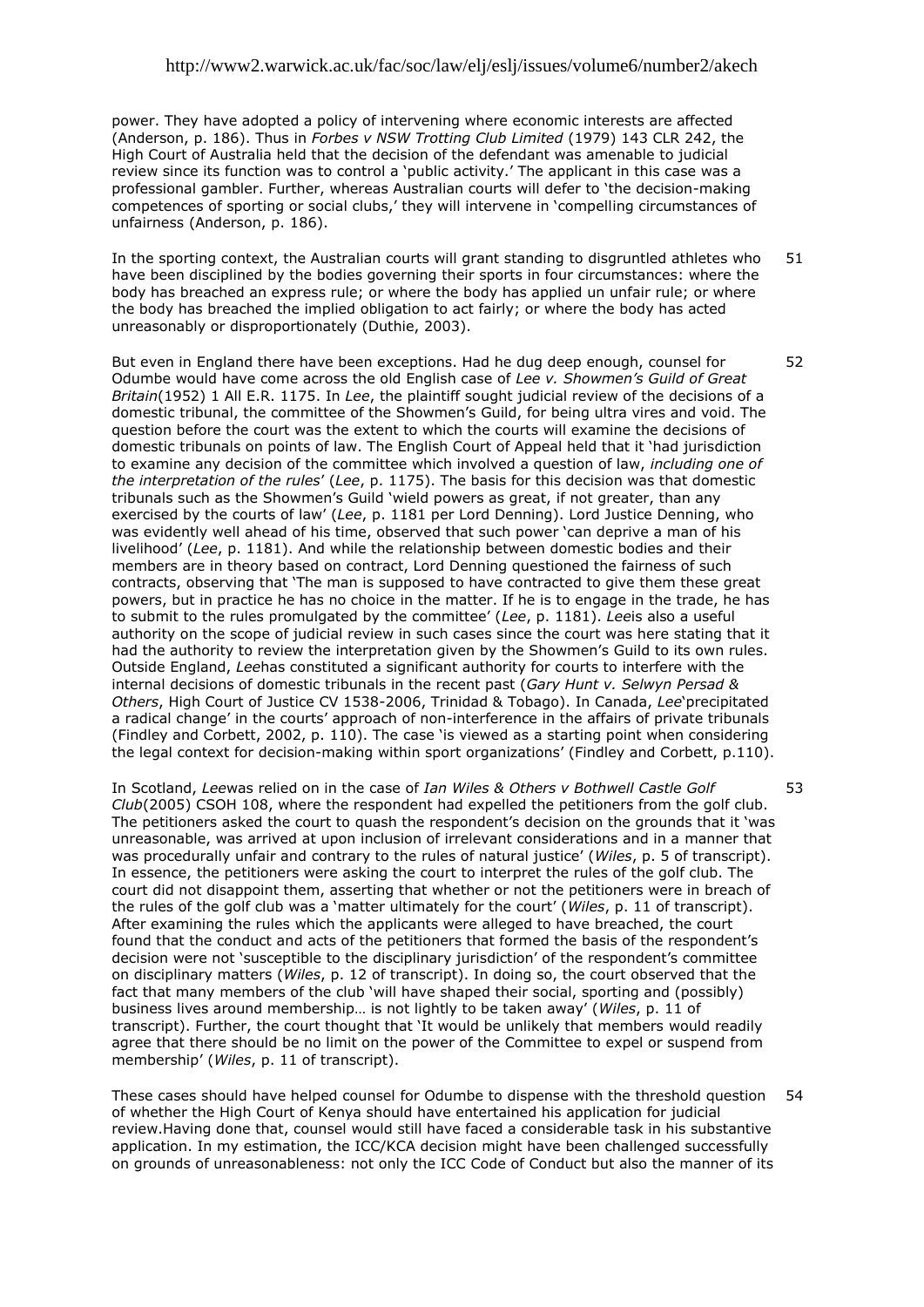application in the Odumbe investigation were arguably unreasonable.

As a ground for judicial review, unreasonableness – otherwise known as irrationality or abuse 55 of power – asks the question "whether the power under which the decision-maker acts, a power normally conferring a broad discretion, has been *improperly exercised*" (De Smith, Woolf and Jowell, p. 549). The leading English authority on unreasonableness is the case of *Associated Provincial Picture Houses Ltd v Wednesbury Corporation*(1948) 1 K.B. 223, where Lord Greene defined unreasonableness as including "bad faith, dishonesty, attention given to extraneous circumstances, disregard of public policy, wrong attention given to irrelevant considerations, and failure to take into account matters which are bound to be considered" (*Wednesbury*, pp. 229-230). Arguably, decisions that are not proportional to the targeted misconduct or that are in any case oppressive are equally unreasonable (De Smith, Woolf and Jowell, pp. 551-552).

Imposing a five-year ban on an athlete who derives his livelihood from the sport of cricket on 56 the simple basis of associating with an alleged bookmaker without demonstrating that this association caused him to corrupt the sport is arguably unreasonable. There was no evidence that Odumbe had corrupted any specific match. In any case, cricket is a team sport and in the absence of specific evidence to the contrary it is hardly persuasive that Odumbe would have influenced the outcome of matches without colluding with other players. In addition, it is quite evident that Justice Ebrahim accorded undue attention to irrelevant considerations in making his decision. First, Justice Ebrahim seems to have convicted Odumbe of the nonexistent offence of 'discussing match-fixing with approval' (Report by Mr Justice Ahmed Ebrahim in the Enquiry Relating to Maurice Odumbe, 2004, p. 18). Second, Justice Ebrahim"s conclusion that Odumbe"s conduct was "outrageously reprehensible" was clearly based on his disapproval of Odumbe"s allegedly flamboyant lifestyle. Nevertheless, this was an irrelevant consideration which should not have influenced his decision. It cannot be the case that only pious individuals should play cricket. Finally, the penalty imposed on Odumbe was oppressive. For simply associating with and receiving money from an alleged bookmaker, Odumbe"s career was virtually brought to an end.

In the circumstances, the five-year ban arguably imposed excessive hardship on Odumbe since it was much more than was necessary to punish his act of associating with an alleged bookmaker.The case of *Katrin Zimmerman Krabbe v Deutscher Leichtathletik Verband (DLV) & International Amateur Athletic Federation (IAAF)* (de La Rochefoucauld, 2002, p. 32) offers a useful comparison. Katrin Krabbe was accused of unsporting behavior after a urine sample she gave in a drug test revealed the presence of a banned substance. She was found guilty and the IAAF suspended for her for three years. She appealed to the Munich Court of Appeal on the ground that this sentence was excessive. The Court agreed, noting that "it was generally accepted that a four-year suspension usually meant the end of an athlete's career' (de La Rochefoucauld, 2002, p. 33). Odumbe"s five-year ban thus seems unreasonable by this conventional wisdom. In Odumbe's case it is also quite apparent that the ICC Code of Conduct imposes strict liability on players in such cases, and it is difficult to distinguish cases of match-fixing from lesser cases of misconduct. Accordingly, the ICC Code of Conduct itself is arguably unreasonable. 57

The Odumbe case illustrates the need for national governance of international sports organizations, whose governance mechanisms are not always fair to the powerless athletes. In particular, it raises a question as to when national courts should intervene in the decisionmaking processes of ISOs to protect the liberties and livelihoods of athletes and sports officials.

58

59

# JUDICIAL REVIEW AND NATIONAL GOVERNANCE OF INTERNATIONAL SPORTS **ORGANIZATIONS**

As the Odumbe case demonstrates,ISOs wield immense power that is capable of being abused to the detriment of athletes and other persons who earn a living from sport. Evidently, sport has acquired such a significant socio-economic importance in society that its administration should no longer be left to the whims of self-governing ISOs (Nafziger, 1996, p. 147). This development should provide a sufficient justification for judicial review of the decisions and rules of ISOs.

But while judicial review may be a desirable and useful tool for the national governance of 60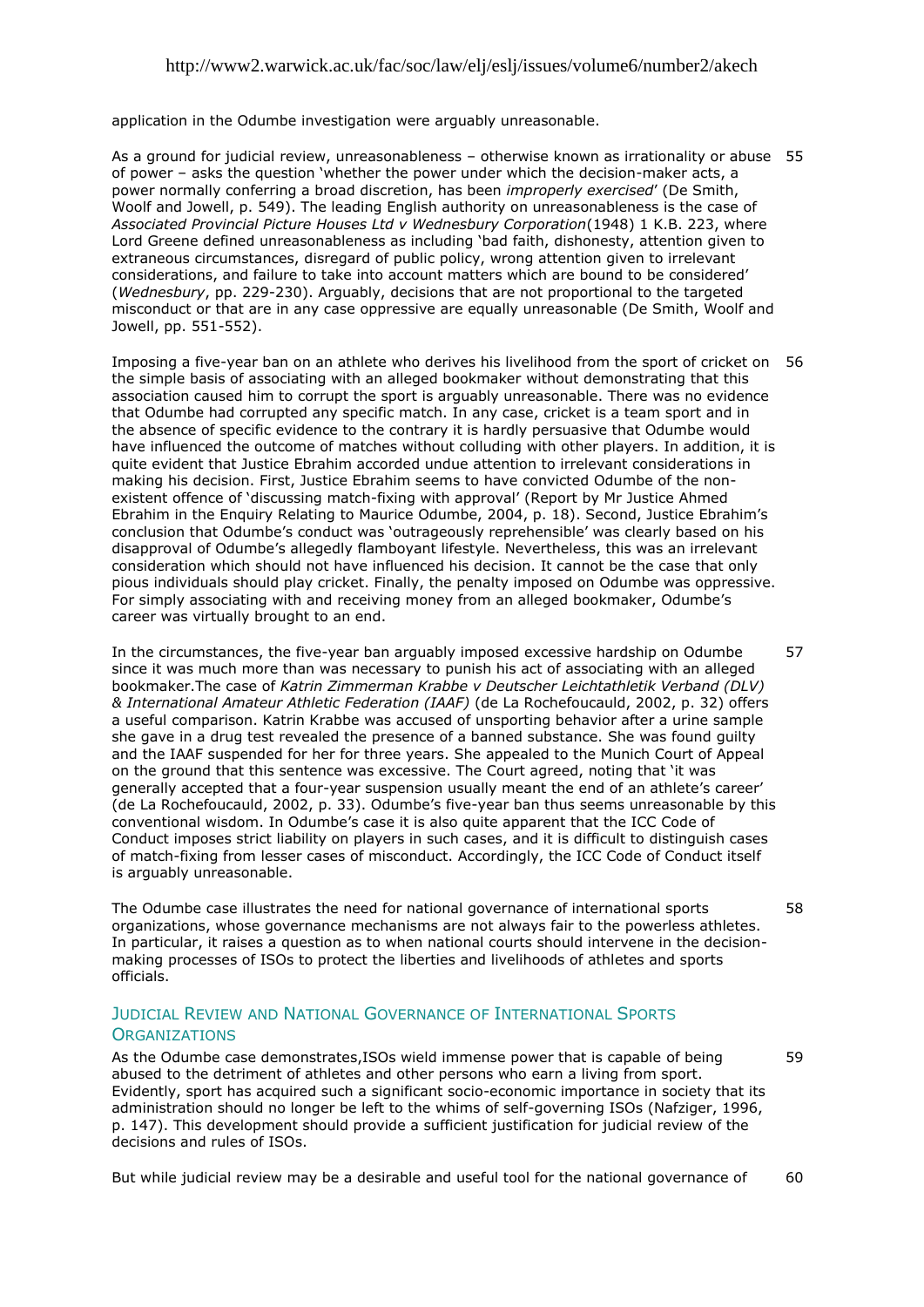ISOs, a question arises as to what the scope of review should be. Further, apart from reviewing the decisions of ISOs, should national courts review the rules of such organizations, for instance, where they are unreasonable? It is important to carefully set out the parameters of judicial review so that national courts do not unduly interfere with the management of sporting activities. After all, "competition in the courtroom is a poor substitute for competition in the sports arena" (Nafziger, p. 148). To put the matter differently, when should national courts have jurisdiction over ISOs? An additional problem likely to arise is that of enforcement of the decisions of national courts against ISOs: how can national courts ensure that ISOs respect their decisions?

As far as establishing the parametersof judicial review is concerned, Foster (2006) has offered 61 a useful analytical framework that would enable national courts to distinguish deserving cases from the less deserving ones. Foster classifies the rules that are applied to sport into four categories. First, are the technical rules and laws of the game". These rules are "the constitutive core of the sport" and are "unchallengeable in the course of the game". For example, the referee's decision to award a penalty in the game of soccer, however erroneous, is not open to challenge by anyone. Second, Foster talks of the "ethical principles of sport" which "govern issues of fairness and integrity" both on and off the field of play. This category covers rules that are otherwise known as "the spirit of the game" (Foster, 2006, p. 4).

While the first two categories deal with non-legal rules that govern the sport on and off the field of play, the other categories deal with rules of law which courts can apply to sports governance generally, or which have been incorporated by ISOs as mechanisms for selfregulation. Thus the third category consists of 'international sports law,' by which Foster means "general principles of law that are automatically applicable to sport." Such principles include basic protections such as due process and the right to a fair hearing. Foster"s final category is "global sports law" or *lex sportiva*, which as we have seen refers to the " principles that emerge from the rules and regulations of international sporting federations as a private contractual order" (Foster, 2006, p. 4). Essentially, *lex sportiva* constitutes "a claim of immunity from national law": it is a claim by ISOs to be left alone since they have incorporated sufficient principles of considerate decision-making in their internal rules and regulations (Foster, 2006, p. 2). 62

According to Foster(2006), courts should not – as a general rule – interfere with the rules of the game. In his view, for instance, "If the laws of football say that a goal at football is scored in a certain way, or that a try at rugby is worth four points, this is an area of regulation that cannot be legally challenged" (Foster, 2006, p. 4-5). Nevertheless, he accepts that there are limited situations where even the application of the rules of the game may be amenable to judicial review. Thus courts may review the rules of the game where they are "arbitrary" or "illegal" or violate "social rules or the general principles of law" (Foster, 2006, p. 5). 63

The ethical principles of the sport consist of moral principles that seek to ensure fair play in the conduct of sport. They ensure fair play by preserving a key element of sport, namely "the uncertainty of outcome'. These principles govern matters such as 'fairness, integrity, sportsmanship, and the character of the game. Examples are rules that prohibit players and officials from betting on games or taking money from bookmakers in exchange for inside information, and those engaging in them will be charged with the offence of "bringing the game into disrepute'(Foster, 2006, p. 5). Such activities are prohibited because they threaten the integrity of sports. Foster argues that, as a general rule, the ethical principles of sport should equally be outside the review of national courts since "the nuance of what is broadly called 'the spirit of the game' is best treated as a technical question.' However, he contends that national courts should intervene if the "arbitrary or irrational decisions" of ISOs cause economic damage (Foster, 2006, p. 16). In the Odumbe case, for example, one could plausibly argue that the decision was irrational since the Investigation did not establish that Odumbe took money from Jagdish Sodha in exchange for inside information. First, it was not concretely established as a matter of law that Sodha is or was a bookmaker. Second, causation was not established; that is, there was no evidence that he took the money to give inside information regarding any cricket match in particular. 64

Foster"s other categories raise two essential questions: first, is there such a thing as an international sports law which courts can apply in their endeavours to regulate ISOs?; second, should courts interfere with the decisions of ISOs when these organizations have applied their own *lex sportiva*? In the context of the latter question, an additional concern is whether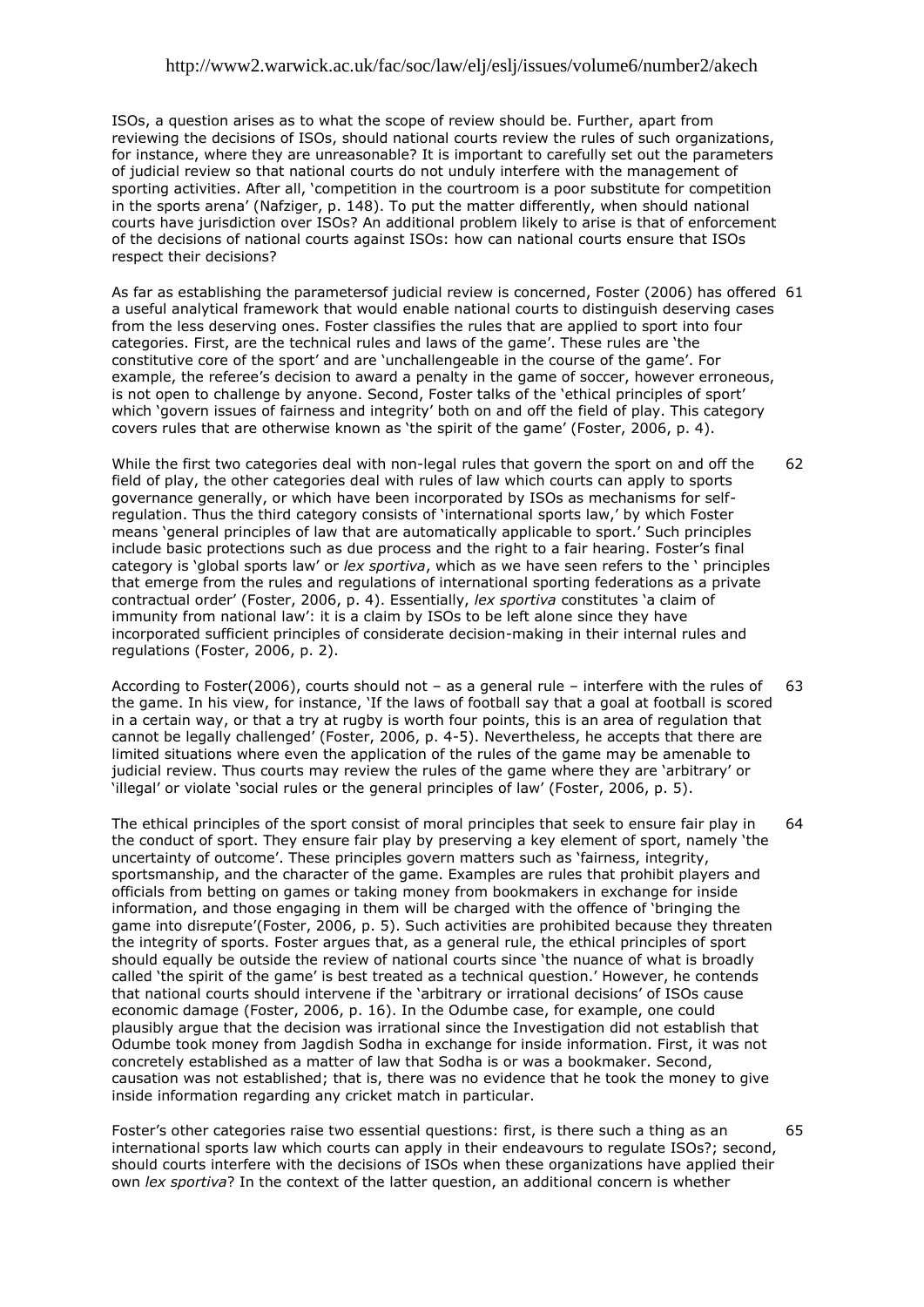courts can question the reasonableness of such *lex sportiva*.

International sports law would consist of general principles of international law applicable to sport, which have been "drawn from a comparative or common denominator reading of various legal systems" (Foster, 2006, pp. 6-7). These "include clear unambiguous rules, fair hearings in disciplinary proceedings, no arbitrary or irrational decisions, and impartial decision-making" (Foster, 2006, p. 2). According to Foster national courts should apply these principles where they are "not expressly incorporated into the rules or practice of international sporting federations." He argues further that ISOs cannot exclude these general principles even by express agreement and that courts must declare any such attempts void (Foster, 2006, p. 16). 66

What of cases where an ISO has voluntarily incorporated these general principles in its *lex sportiva*? Should it be immune from interference by national courts? The power imbalance that characterizes the application of *lex sportiva* to athletes provides an important rationale for courts to police their implementation. As Foster (2006) recognizes, "*Lex Sportiva* rests on a fictitious contract" In his estimation, "The power relationship between a powerful global international sporting federation, exercising a monopoly over competitive opportunities in the sport, and a single athlete is so unbalanced as to suggest that the legal form of the relationship should not be contractual' (Foster, 2006, pp. 15-16). Accordingly, national courts should not be content where ISOs claim that they have established their own *lex sportiva*. They must determine whether the rules and regulations that make up such *lex sportiva* adhere to the general principles of international law, such as considerate decision making. 67

There is thus a case for national courts to review the interpretation of the rules and regulations of ISOs.The progressive approach adopted in *Lee* and the recent judicial decisions in several common law jurisdictions that have followed it provide a sound foundation for national courts to play such an arguably intrusive role. As we saw in Section three, the English Court of Appeal held in *Lee*that it had jurisdiction "to examine any decision of the committee (of the Showmen"s Guild) which involved a question of law, including one of the interpretation of the rules" (*Lee*, p. 1175). In his judgment, Lord Denning thought that a domestic tribunal should not be the sole judge of its own rules and that the court will not permit it to interpret its rules wrongly (*Lee*, p. 1181). Further, Lord Denning stated that the role of the court goes beyond ensuring that the rules of the domestic tribunal are interpreted correctly. In addition, he contended that it is the role of the court to ensure that the facts adduced before the tribunal are 'reasonably capable of being held to be a breach of the rules' (*Lee*, p. 1182). That is, the court must establish whether the correct rules were reasonably applied to the facts in the particular case (*Lee*, p. 1182). *Lee*is therefore authority for the proposition that the court should interfere with the decision of a domestic tribunal where there was no evidence to support its finding. It also provides a reasonable basis for the judicial review of the reasonableness of the rules and regulations of ISOs. In the Odumbe Investigation, it is arguable that the rule he is alleged to have violated was not only irrational and unduly punitive, but was also not reasonably applied to the facts. 68

Table 1 provides an overview of what should be considered the ideal scope of judicial review of the rules and decisions of ISOs. 69

| <b>ISO Decision/</b><br><b>Rule/Regulation</b> | Scope of<br><b>Judicial</b><br><b>Review</b>                               | <b>Level of Judicial</b><br><b>Deference</b> |
|------------------------------------------------|----------------------------------------------------------------------------|----------------------------------------------|
| Rules of the Game                              | Rules are<br>arbitrary/<br>illegal/violate<br>general<br>principles of law |                                              |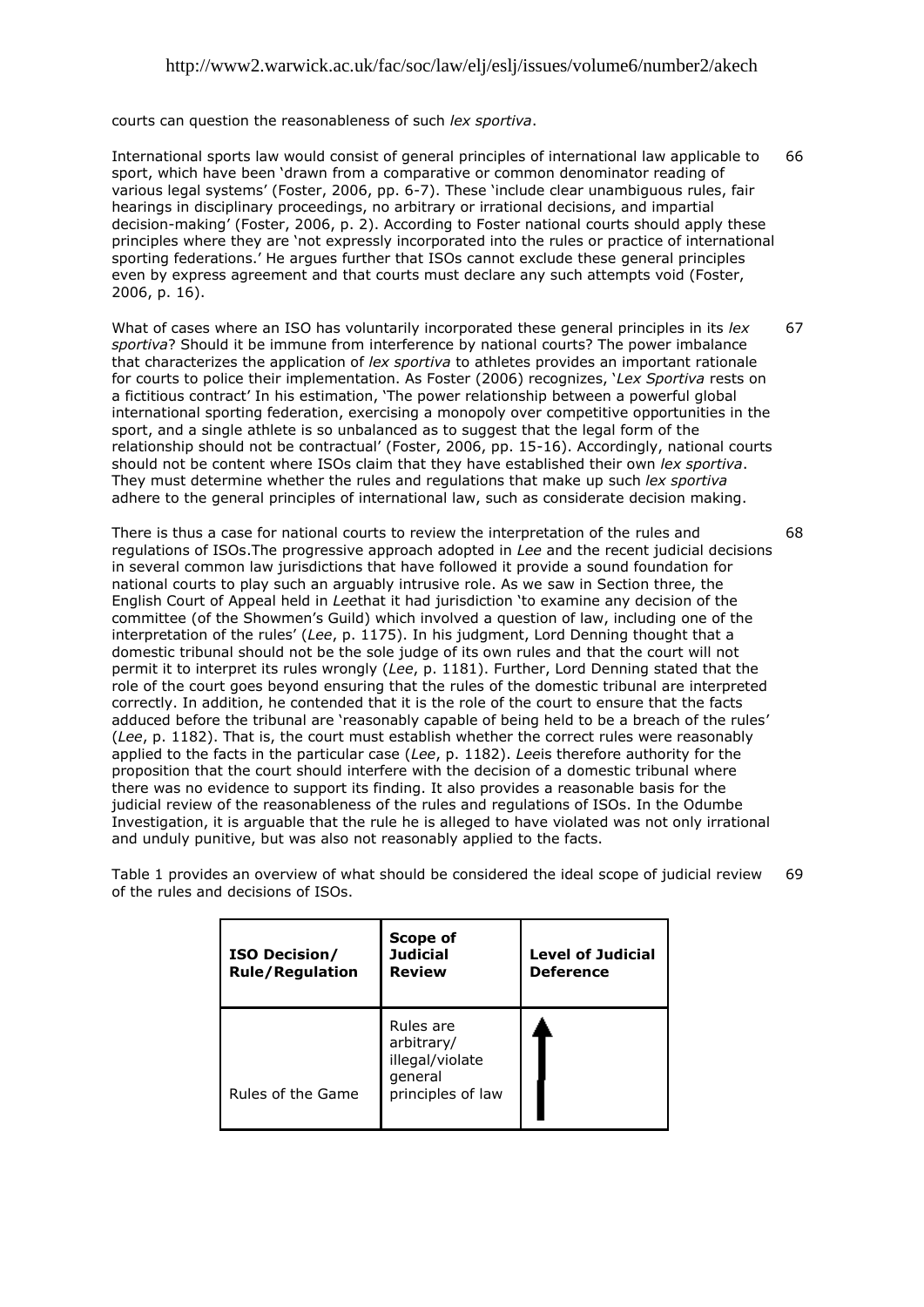| <b>Ethical Principles</b>          | Rules are<br>arbitary/<br>irrational;<br>decisions<br>of ISOs cause<br>economic<br>damage                                                                     |  |
|------------------------------------|---------------------------------------------------------------------------------------------------------------------------------------------------------------|--|
| Lex Sportiva                       | Interpretation of<br><b>ISO</b><br>rules - whether<br>reasonable/<br>adhere<br>to general<br>principles<br>of law, e.g.,<br>considerate<br>decision<br>making |  |
| <b>International Sports</b><br>Law | Whether lex<br>sportiva<br>incorporates<br>international<br>sports<br>law                                                                                     |  |

# **Table 1: The Scope of Judicial Review of Rules and Decisions of ISOs**

The foregoing analysis should give national courts enough ammunition to review the rules and 70 decisions of ISOs. But how can national courts enforce their decisions against ISOs? And why should ISOs submit to the jurisdiction of national courts? It is fortunate that the ISOs typically have national affiliates. Without these affiliate bodies, ISOs cannot effectively carry out their activities. National courts can therefore direct their orders to these affiliates. As Justice Wendoh observed in the *Odumbe*case, for example, the ICC is subject to Kenyan law since it carries out its operations in Kenya through the KCA (*R. v Kenya Cricket Association*, p. 10). Conversely, it is in the interests of ISOs to submit to the jurisdiction of national courts for the simple reason that it enhances their legitimacy. ISOs are likely to lose a considerable measure of legitimacy where sports fans perceive their decisions to be unfair, or where they are seen to be discriminating against certain players or teams. Thus in the Odumbe Investigation, the ICC was perceived by some Kenyan cricket fans to be "giving preferential treatment to Test players and discriminating against developing nations" (Daily Nation, August 18, 2004). In such cases, it is likely that fans will lose interest in the sport in question. This would have an adverse impact on the sport, given that sports derive much of their revenue from advertising; commercial firms are likely to withdraw their adverts if the fan base dwindles considerably. In addition, commercial firms which value their image and practice corporate social responsibility will not want to associate with ISOs which do not respect the rights of athletes and sports officials. Finally, unfair administration threatens the very existence of sport. This is especially the case with sports such as cricket, which are still developing. Thus banning a crucial player such as Odumbe, who could be an ambassador for the sport and impart skills to younger generations, is not in the best interests of the development of the sport.

# **CONCLUSION**

Our world has changed remarkably over the last two or so decades, thanks to the processes of globalization and privatization. One significant feature of this transformation has been the acquisition of significant institutional power by private transnational bodies. The exercise of this power has dire consequences for the liberties and livelihoods of individuals. Unfortunately, public law has been markedly slow to appreciate the need to regulate this power. With a foundation that is deeply rooted in classical liberal theory, public law has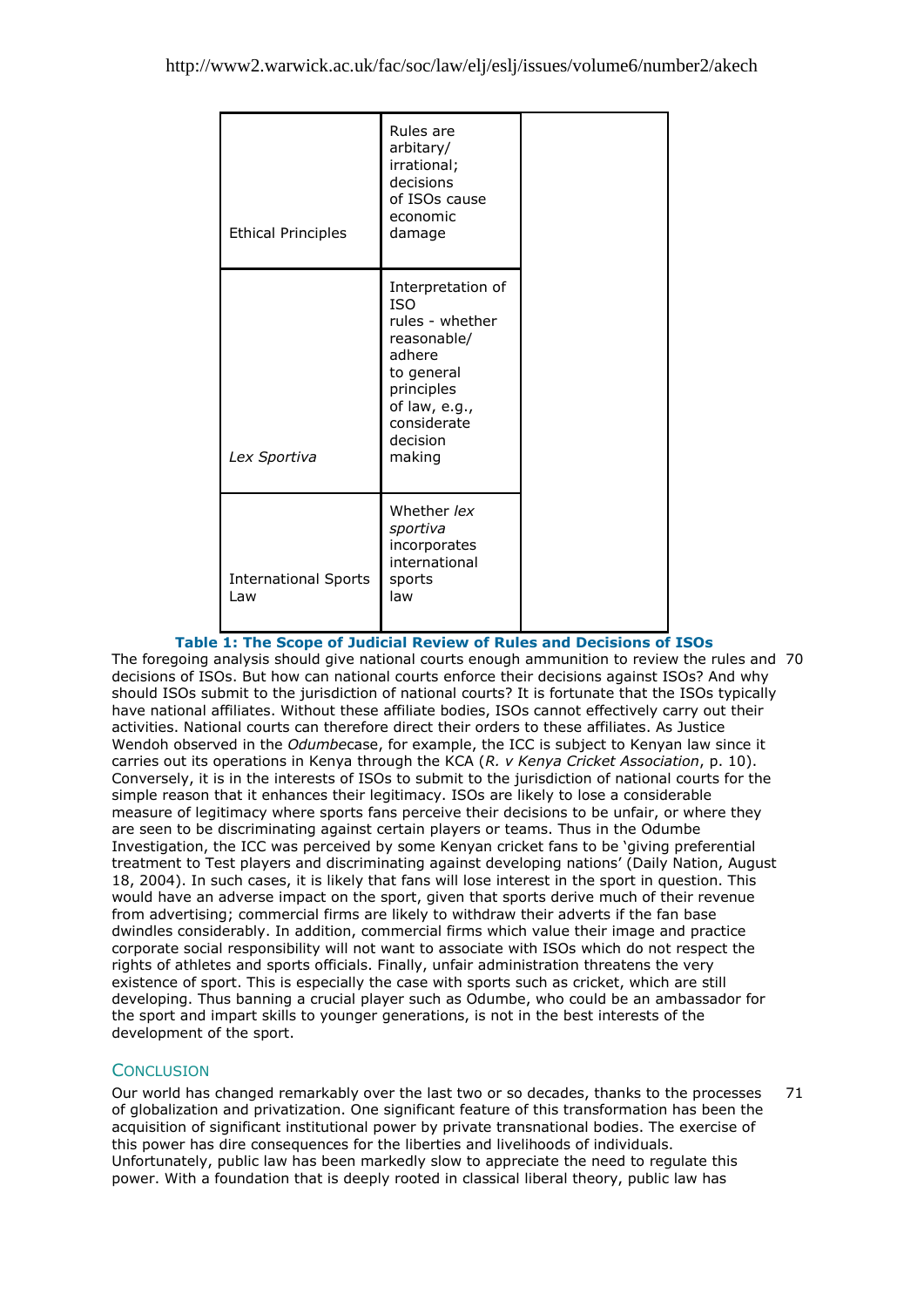predominantly directed its attention to public power, while perceiving private power to be benign. As far as public law is concerned, any power imbalances in the private sphere are capable of redress through contract.

But the power imbalances in today's private sphere are immense and necessitate the' publicisation" of this sphere. As we have seen in the case of ISOs, which exercise a monopoly over competitive opportunities in their sports, private power is equally capable of being abused to the detriment of the liberties and livelihoods of individuals. There is thus an urgent need to regulate the exercise of this power. Provided that power, be it public or private, is capable of affecting the vital interests of individuals, it should be regulated to ensure that it is exercised in a manner that respects the principle of considerate decision-making. Especially at the national level, such regulation is necessary because there is no international legal regime for the regulation of transnational regulatory bodies such as ISOs. As we have also seen, private bodies may also implicate the constitutional rights of individuals whenever they exercise their power. Where that happens, there is a strong case for the imposition of constitutional obligations on such bodies.

Judicial review provides an important tool for the national regulation of the exercise of the power of ISOs. National courts should not only intervene where the power of ISOs has been exercised unreasonably but also where the rules and regulations of these organizations are unreasonable. But courts should draw the parameters of intervention carefully to ensure that they do not unduly interfere with the management of sport. They should strive to intervene only where the rules and regulations of ISOs are arbitrary, irrational, illegal, or violate general principles of law, and cause economic damage to individuals. In addition, courts should intervene where ISOs interpret their rules and regulations unreasonably or wrongly. Thus ISOs should not be allowed to be the sole interpreters of their rules and regulations. In the *Odumbe*case, for instance, there was sufficient justification for the High Court of Kenya to interfere with the decision of the ICC/KCA tribunal. The rule Odumbe is alleged to have violated was not only unreasonable and unduly punitive, but its application to the facts was equally unreasonable. One can only hope that when similar cases arise in the future national courts will be bold enough to intervene and stop private transnational organizations from abusing their power. 73

### **REFERENCES**

Aman, Jr. AC (2001) "Privatization and the Democracy Problem in Globalization: Making Markets More Accountable through Administrative Law" 28 Fordham Urban Law Journal 1477.

Anderson J (2006) "An Accident of History: Why the Decisions of Sports Governing Bodies are not Amenable to Judicial Review" 35 Common Law World Review 173.

Asimow M (1997) "Toward a South African Administrative Justice Act" 3 Michigan Journal of Race & Law 1.

Berry S (2004) 'Odumbe Case in the Spotlight' Telegraph, August 17 (United Kingdom).

Borrie G (1989) "The Regulation of Public and Private Power" Public Law 552.

Craig P (1997) "Public Law and Control over Private Power" in Taggart M (ed) The Province of Administrative Law 196 (Oxford: Hart).

Dahl R A (1989) Democracy and its Critics (New Haven: Yale University Press).

"Five-Year Ban for Star Odumbe" Daily Nation, August 2004 (Kenya).

de La Rochefoucauld E (2002) Collection of Sports-Related Case-Law 32() <Available at http://multimedia.olympic.org/pdf/en\_report\_264.pdf>

De Smith SA, Woolf L and Jowell JL (1995) Judicial Review of Administrative Action 185 (London: Sweet and Maxwell, 5<sup>th</sup>edn).

Duthie M (2006) Sports Discipline: Porsche Driver Crashes at Court as Golfers Play through, <available at http://www.freehills.com/publications/publications\_1553.asp>